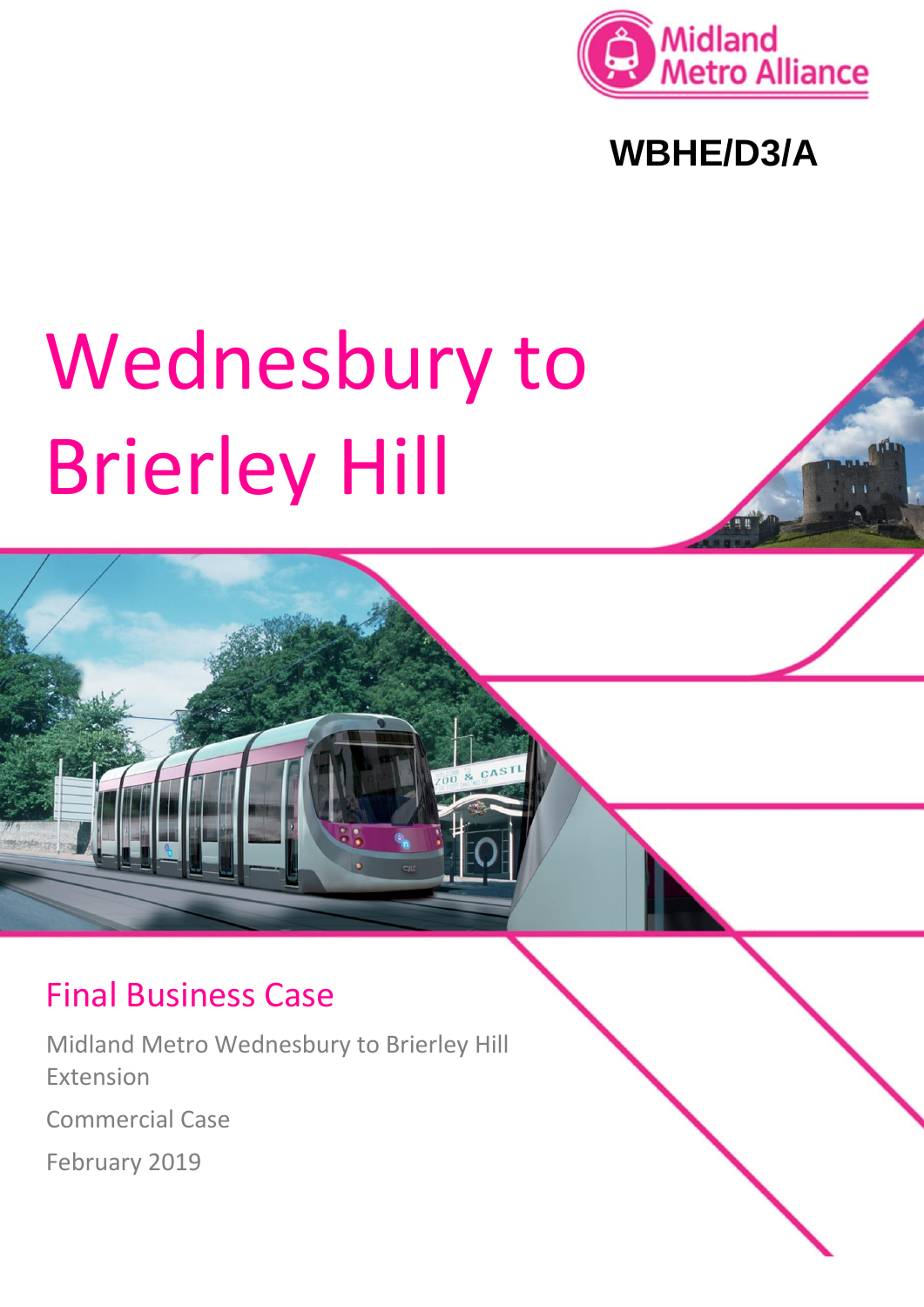# **Contents**

| D1.              |  |
|------------------|--|
|                  |  |
|                  |  |
| D <sub>2</sub> . |  |
|                  |  |
|                  |  |
|                  |  |
|                  |  |
| D <sub>3</sub> . |  |
|                  |  |
|                  |  |
|                  |  |
|                  |  |
|                  |  |
|                  |  |
| D4.              |  |
|                  |  |
|                  |  |
|                  |  |
|                  |  |
| D5.              |  |
|                  |  |
|                  |  |
| D6.              |  |
|                  |  |
|                  |  |
|                  |  |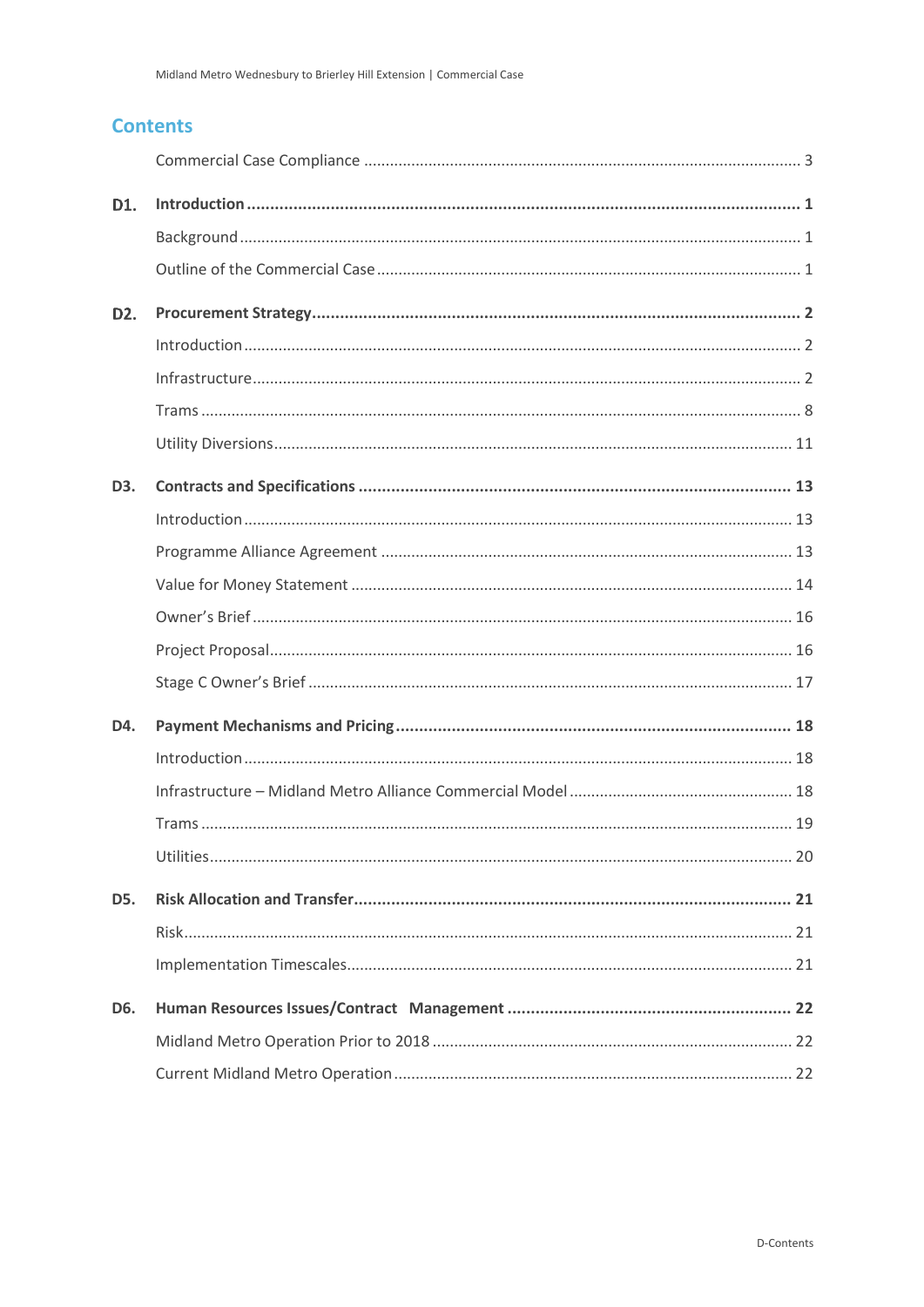# **Appendices**

- D-1 Alliance Procurement Report
- D-2 Tram Specification
- D-3 Legislative Requirements for the Midland Metro Alliance
- D-4 Owner's Brief Stage B Deliverables
- D-5 Not used
- D-6 Programme Alliance Agreement Risk or Reward Regime
- D-7 Midland Metro Limited Structure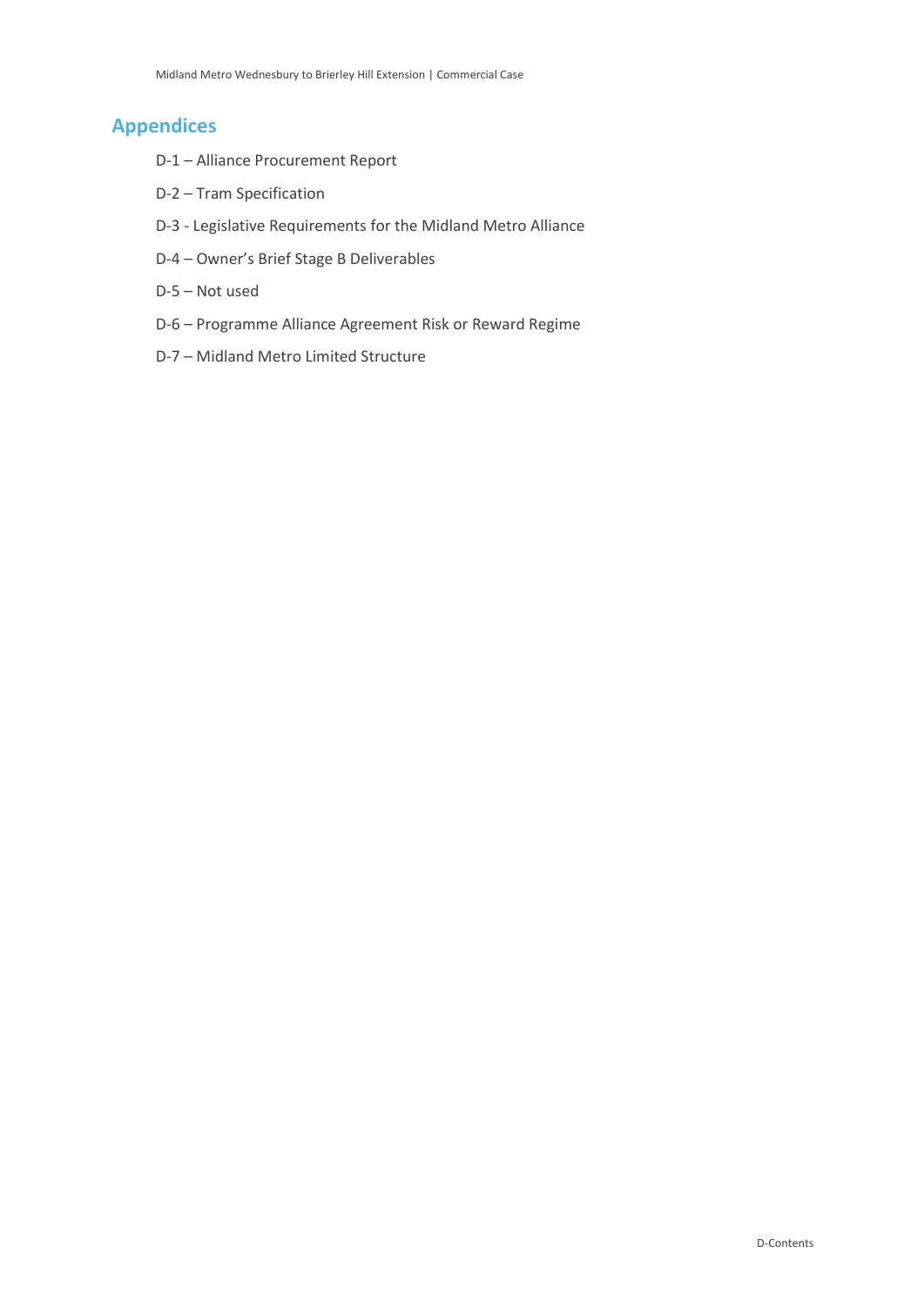# <span id="page-3-0"></span>**Commercial Case Compliance**

The table below, taken from the Department for Transport's guidance on its approach to making major investment decisions, *The Transport Business Case* (January 2013), demonstrates the Commercial Case's fit with requirements.

| <b>Element</b>                               | <b>Addressed in Commercial Case</b>                                                                                                                                                                                                     | <b>Section</b>                                             |  |
|----------------------------------------------|-----------------------------------------------------------------------------------------------------------------------------------------------------------------------------------------------------------------------------------------|------------------------------------------------------------|--|
| Introduction                                 | Outline the approach taken to assess<br>commercial viability.                                                                                                                                                                           | Chapter D1, 'Introduction'                                 |  |
| Output based specification                   | Summarise the requirement in terms of<br>outcomes and outputs, supplemented<br>by full specification as annex.                                                                                                                          | Chapter D3, 'Contracts and<br>Specifications'              |  |
| Procurement strategy                         | Detail procurement/purchasing options<br>including how they will secure the<br>economic, social and environmental<br>factors outlined in the economic case                                                                              | Chapter D2, 'Procurement<br>Strategy'                      |  |
| Sourcing options                             | Explain the options for sources of<br>provision of services to meet the<br>business need e.g. partnerships,<br>framework, existing supplier<br>arrangements, with rationale for<br>selecting preferred sourcing option.                 | Chapter D2, 'Procurement<br>Strategy'                      |  |
| Payment mechanisms                           | Set out the proposed payment<br>mechanisms that will be negotiated<br>with the providers e.g. linked to<br>performance and availability, providing<br>incentives for alternative revenue<br>streams.                                    | Chapter D4, 'Payment<br>Mechanisms and Pricing'            |  |
| Pricing framework and charging<br>mechanisms | To include incentives, deductions and<br>performance targets.                                                                                                                                                                           | Chapter D4, 'Payment<br>Mechanisms and Pricing'            |  |
| Risk allocations and transfer                | Present an assessment of how the<br>types of risk might be apportioned or<br>shared, with risks allocated to the party<br>best placed to manage them subject to<br>achieving value for money.                                           | Chapter D5, 'Risk Allocation and<br>Transfer'              |  |
| Contract length                              | Set out scenarios for contract length<br>(with rationale) and proposed key<br>contractual clauses.                                                                                                                                      | Chapter D3, 'Procurement<br>Strategy'                      |  |
| Human resource issues                        | Personnel/people management/trade<br>union implications, where applicable,<br>including TUPE regulations.                                                                                                                               | Chapter D6, 'Human Resource<br>Issues/Contract Management' |  |
| Contract management                          | Provide a high-level view of<br>implementation timescales. Detail<br>additional support for in service<br>management during roll-out / closure.<br>Set out arrangements for managing<br>contract through project / service<br>delivery. | Chapter D6, 'Human Resource<br>Issues/Contract Management' |  |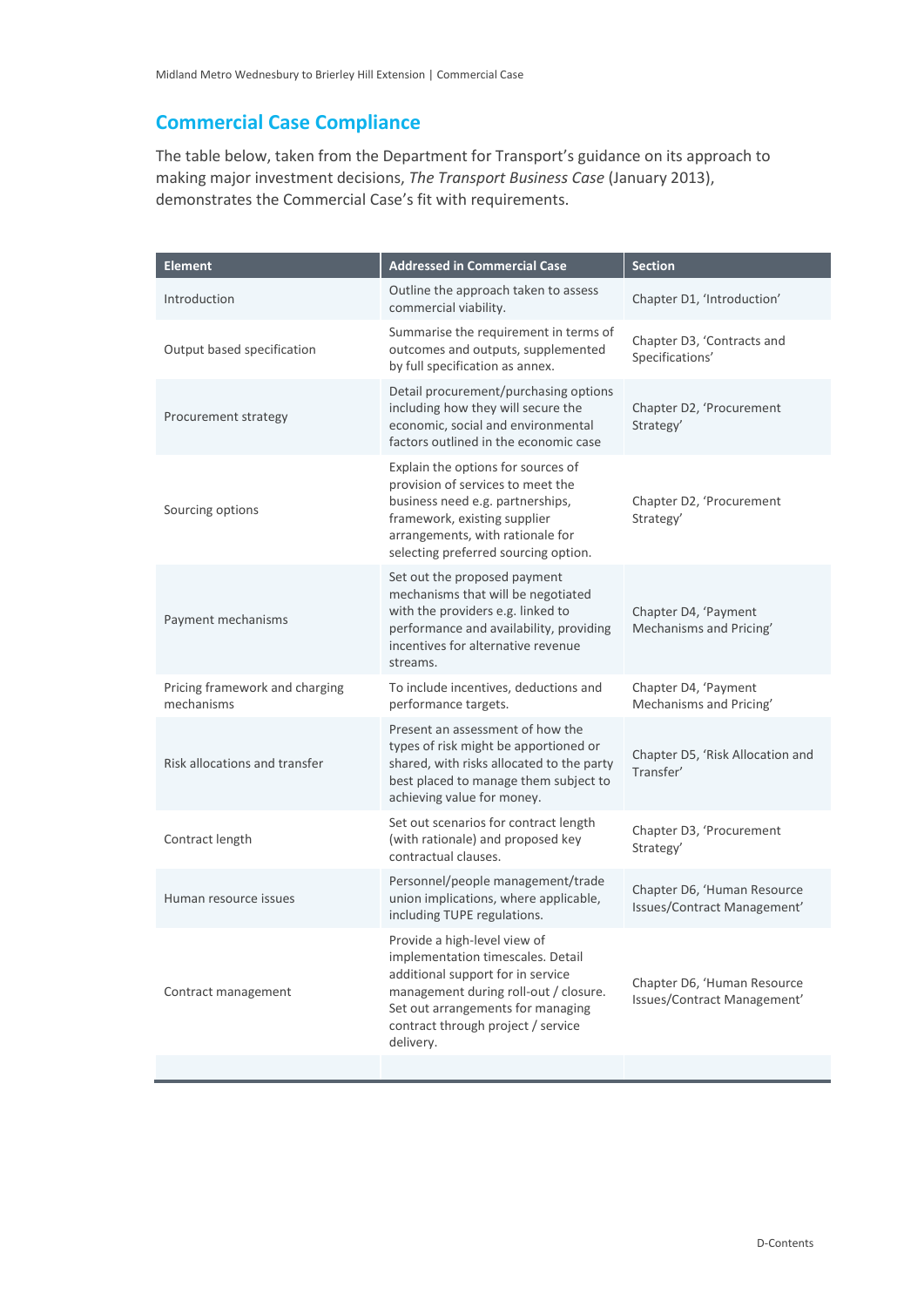# <span id="page-4-0"></span>D1. Introduction

# <span id="page-4-1"></span>**Background**

1.1 This Commercial Case has been developed in accordance with the DfT's Transport Business Case guidance. It presents the procurement strategy demonstrating that a robust process has been followed and arrangements are in place to deliver the Midland Metro extension from Wednesbury to Brierley Hill to time, cost and quality.

# <span id="page-4-2"></span>**Outline of the Commercial Case**

- 1.2 The elements that describe the case are set out in chapters linked to the DfT's Guidance. The chapters cover the following areas:
	- Chapter D2 Procurement Strategy details procurement and sourcing proposals and contract lengths.
	- Chapter D3 Contracts and Specifications sets out the contractual arrangements that WMCA has put in place for the Midland Metro Alliance and sets out the principles of the Output Based Specifications utilised to specify infrastructure and procure trams, and how these were developed within the contractual context of the Midland Metro Alliance.
	- Chapter D4 Payment Mechanisms and Pricing describes the pricing arrangements put in place for the Midland Metro Alliance infrastructure works, those proposed for the tram procurement and the payment and legislative arrangements which govern the utility diversions.
	- Chapter D5 Risk Allocation and Transfer describes how risks are allocated.
	- Chapter D6 Human Resource Issues/Contract Management briefly outlines how human resource issues are planned to be managed on the project, provides a high-level view of implementation timescales, details additional support for in service management during construction and sets out arrangements for managing the West Midlands Metro network through project / service delivery.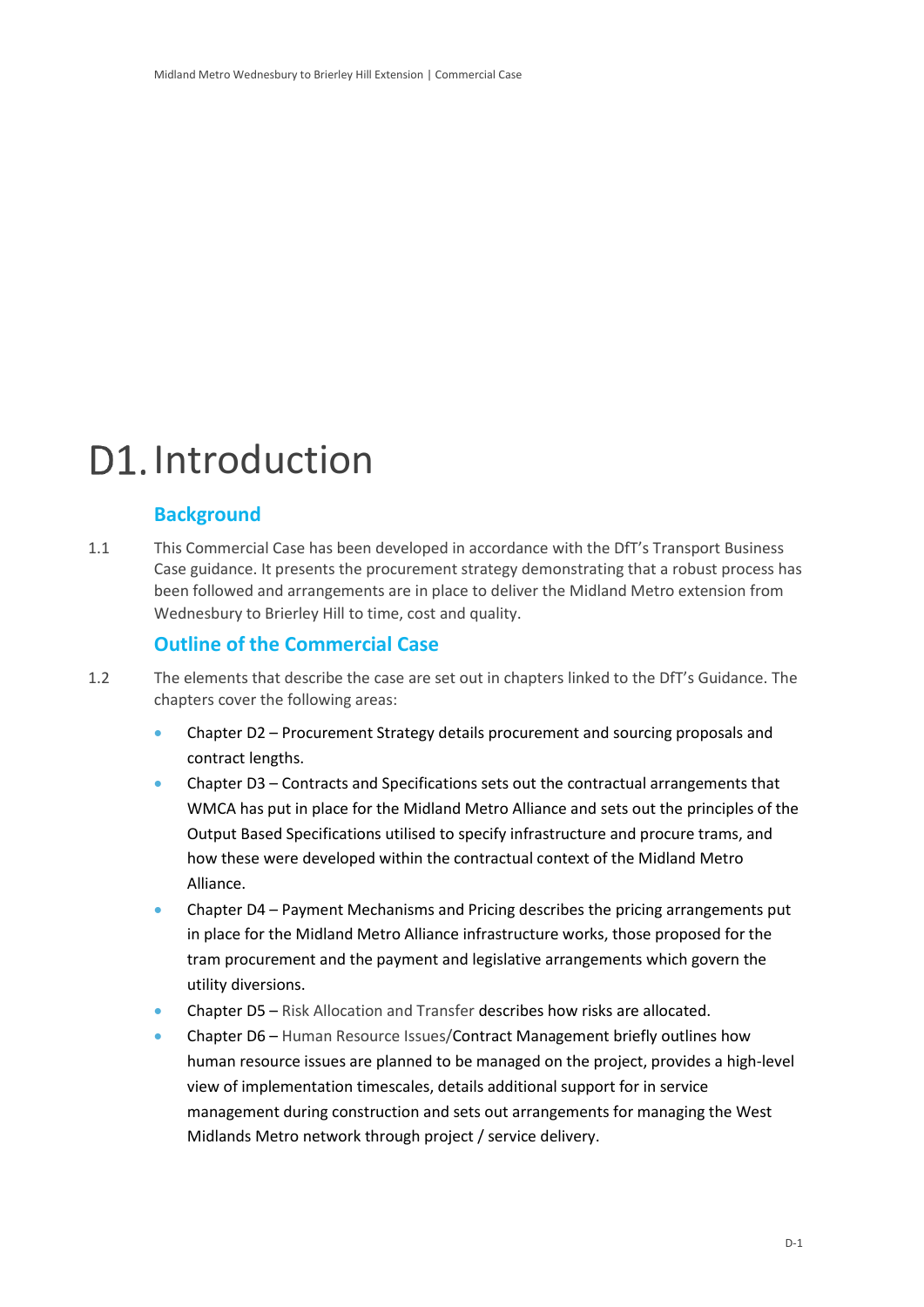# <span id="page-5-0"></span>D2. Procurement Strategy

# <span id="page-5-1"></span>**Introduction**

2.1 The Management Case Chapter E2 sets out in full WMCA's recent experience in delivery of West Midlands Metro extensions and sets out the ambitious scale of the Metro Programme. This recent experience and the scale of planned delivery has enabled both the realisation of an "expert client" function within the core project team and the engagement of world class international partners to bring to bear their experience and innovation. The procurement strategy has enabled a programme approach to delivery, broadly split into infrastructure delivery, through the Midland Metro Alliance, and the procurement of a Third-Generation tram fleet through the WMCA client team.

# <span id="page-5-2"></span>**Infrastructure**

 $\overline{a}$ 

- 2.2 The Midland Metro extension projects currently funded, or likely to be funded, together with major renewals, represent a significant investment of the order of £1.3 billion over the next 10 years. However, the civil engineering market has a number of clients also making significant investment in infrastructure, such as Highways England, Network Rail and HS2. Procurement of the Metro programme on a project by project basis in this environment was considered to be very unlikely to attract the experienced major contractors who can deliver the value for money and timeliness through innovation that is required.
- 2.3 Therefore, in order to successfully deliver the design/implementation and secure access to expertise required in an improving economy and very competitive construction market, it was recognised that there are very significant advantages in procuring all proposed tram extension schemes as a single package, making them more attractive to the market and creating economies of scale.
- 2.4 In addition, WMCA is seeking to harness the power of new technologies and techniques in the light rail sector, following up the Department for Transport's initiatives outlined in "Green Light for Light Rail" and its investment in the Low Impact Light Rail projects<sup>1</sup>.

<sup>1</sup> http://www.uktram.co.uk/innovations-new-technologies/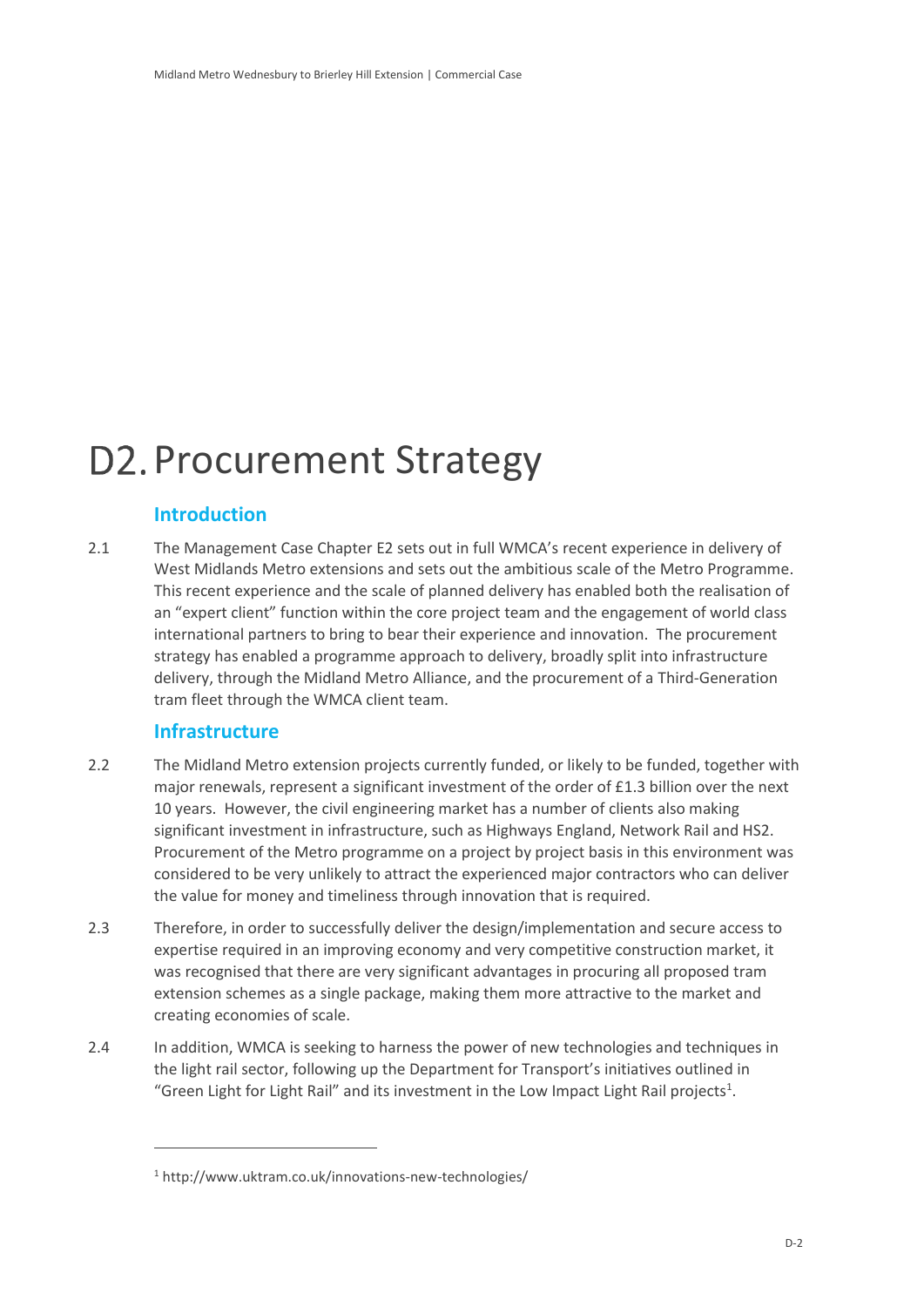- 2.5 In 2014/15 WMCA therefore reviewed options for the contract form most appropriate to a programme of complex and technically challenging projects in a dense urban environment, seeking:-
	- The most appropriate procurement and contract strategy
	- Robust risk and cost management
	- Operator/maintainer involvement in design and construction
	- Adoption of a strong partnering ethos in delivery
	- Drivers for innovation over the programme duration
- 2.6 Further detail is provided below, along with the approach adopted to successfully deliver the above objectives.

#### **Evaluation of Procurement Route and Procurement Strategy**

- 2.7 The procurement of the Birmingham City Centre Extension was undertaken via a market standard NEC design and build contract with a structured longer retention/defects liability period to ensure the supplier delivers high quality performance. The competition saw good levels of interest from the market, albeit without some of the larger contractors, and WMCA (then Centro) was able to take four contractors to the invitation to negotiate stage, thus ensuring that good value for money was obtained in the procurement.
- 2.8 The construction contract for the next stage of system expansion was procured within the context of a number of Midland Metro extension projects being brought forward in a growing expansion programme. Following the government's decision in 2013 to devolve major project funding for transport to Local Transport Bodies and the subsequent Growth Deal and West Midlands Devolution Deal allocations, work has been ongoing to develop future routes for the Midland Metro system and funding is either in place or expected to be in place to deliver the following extensions:-
	- Edgbaston Extension (Grand Central to Edgbaston)
	- Wolverhampton City Centre Extension (Pipers Row to Railway Station)
	- **Birmingham Eastside Extension (to link with HS2 station at Curzon Street, extending** further to Digbeth)
	- This Wednesbury to Brierley Hill Extension
	- East Birmingham Solihull Tramway
- 2.9 In respect of previous projects, contractors have been procured through OJEU compliant processes on a project by project basis. The more positive expected funding position led WMCA to reconsider its strategy relating to the preparation and tender of such projects. In order to successfully deliver the design and implementation of these and any future schemes it was recognised that, in order to secure access to expertise in an improving economy, the schemes would need to be procured as a single package. This approach was approved by the Metro Board on 14th May 2014.
- 2.10 A further review was then undertaken via a series of workshops designed to identify the optimum procurement and contracting strategy. The review considered a number of different contracting strategies:-
	- Client design construct only
	- Design & Build
	- Management Contracting
	- Design Build Fund and Operate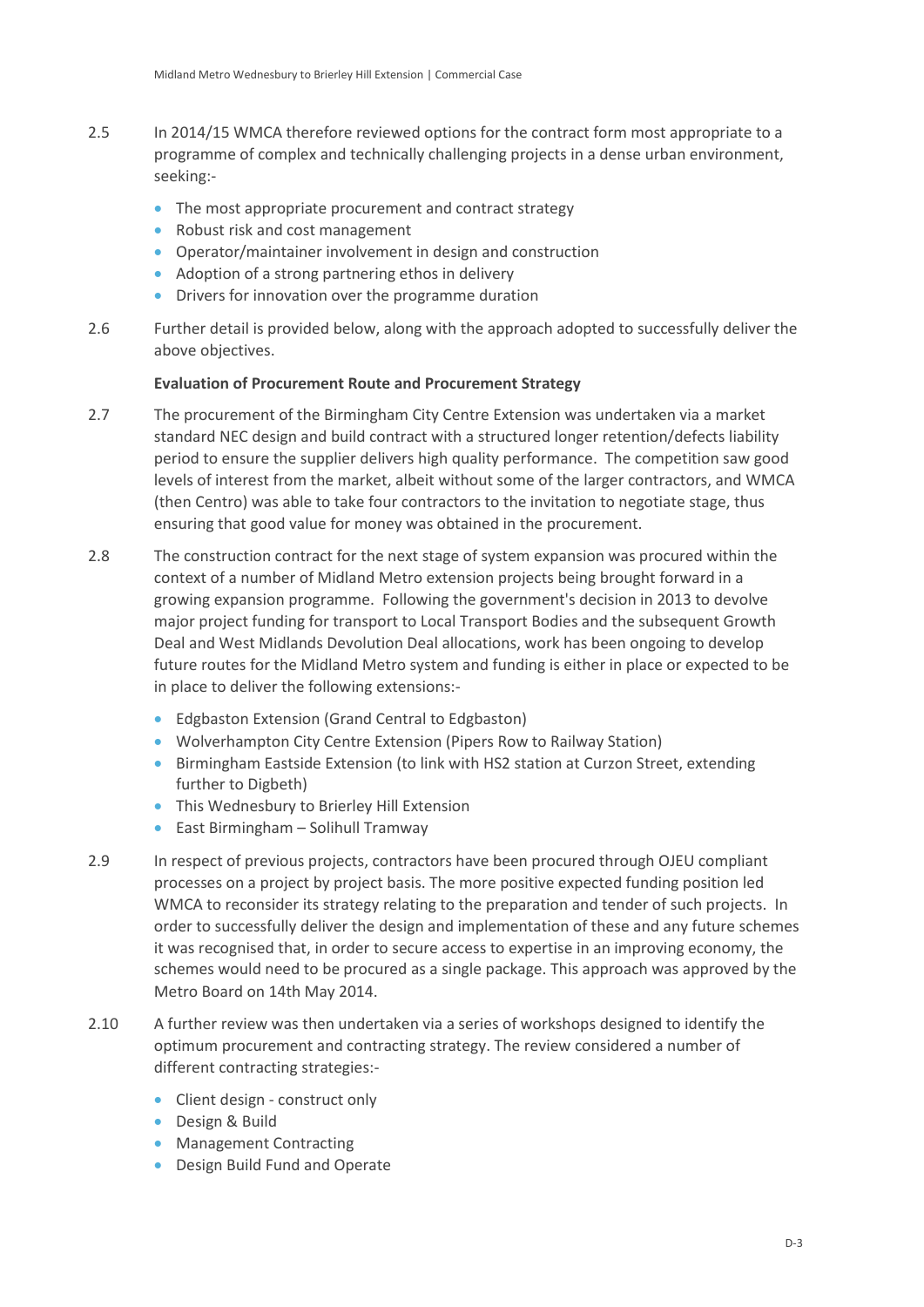- Prime Contracting
- Alliancing
- 2.11 The workshops looked at Centro's key goals and success factors in the light of lessons learnt from BCCE and best practice elsewhere. The conclusion of these workshops was that, in order to secure the working relationship the team see as key to the successful delivery of schemes, as well as early contractor involvement in design, an Alliance would be the best route. A copy of the workshop outputs, in the form of a Procurement Strategy Report is included at Appendix D-1.
- 2.12 Learning from the successful experience of clients such as Highways England, Network Rail and water companies such as Anglian Water, Alliancing was therefore found to be the most appropriate model supporting the delivery of Value for Money through a collaborative approach. Project Alliancing was first used by BP for the North Sea Andrew Field in the 1990's, the project was delivered 6 months ahead of schedule for an actual cost £290m against an initial target of £450m.
- 2.13 WMCA subsequently undertaken a rigorous selection process and let the Midland Metro Alliance (MMA) contract with a single contractor and designer for a period of up to 10 years for the West Midlands Metro extensions work.
- 2.14 In this "Midland Metro Alliance" the designer, contractor and WMCA work as an integrated team to develop and deliver the programme under a contractual framework where their commercial interests align with actual project outcomes.

#### **What is Alliancing?**

- 2.15 Alliancing is a form of relationship contracting often used for complex projects or programmes which require speed of delivery and cost certainty. Pure Alliances include the owner, designer and contractor as alliance members who collectively seek outstanding outcomes through an integrated team, characterized by aligned goals, innovative thinking and collaborative behaviours.
- 2.16 This is reinforced through a commercial framework set up to create win-win outcomes by aligning the commercial interests of constructors and designers with the owner's project objectives, with risk collectively assumed by all participants and rewards determined by collective performance (via KPIs/KRAs).

#### <span id="page-7-0"></span>**Essential Features of a Pure Alliance**

- 2.17 In the Alliance, WMCA, the Designer and the Contractor are working as a single integrated team to develop and deliver the programme of works collaboratively under a single Programme Alliance Agreement (PAA) with the interests of all the parties aligned. The Alliance:
	- promotes collaborative behaviours commensurate with a best for project approach;
	- assumes collective ownership for performance in programme and project delivery;
	- takes collective responsibility of all programme and project risks & opportunities; and
	- works to a commercial model that provides for a Pain share and Gain share mechanism

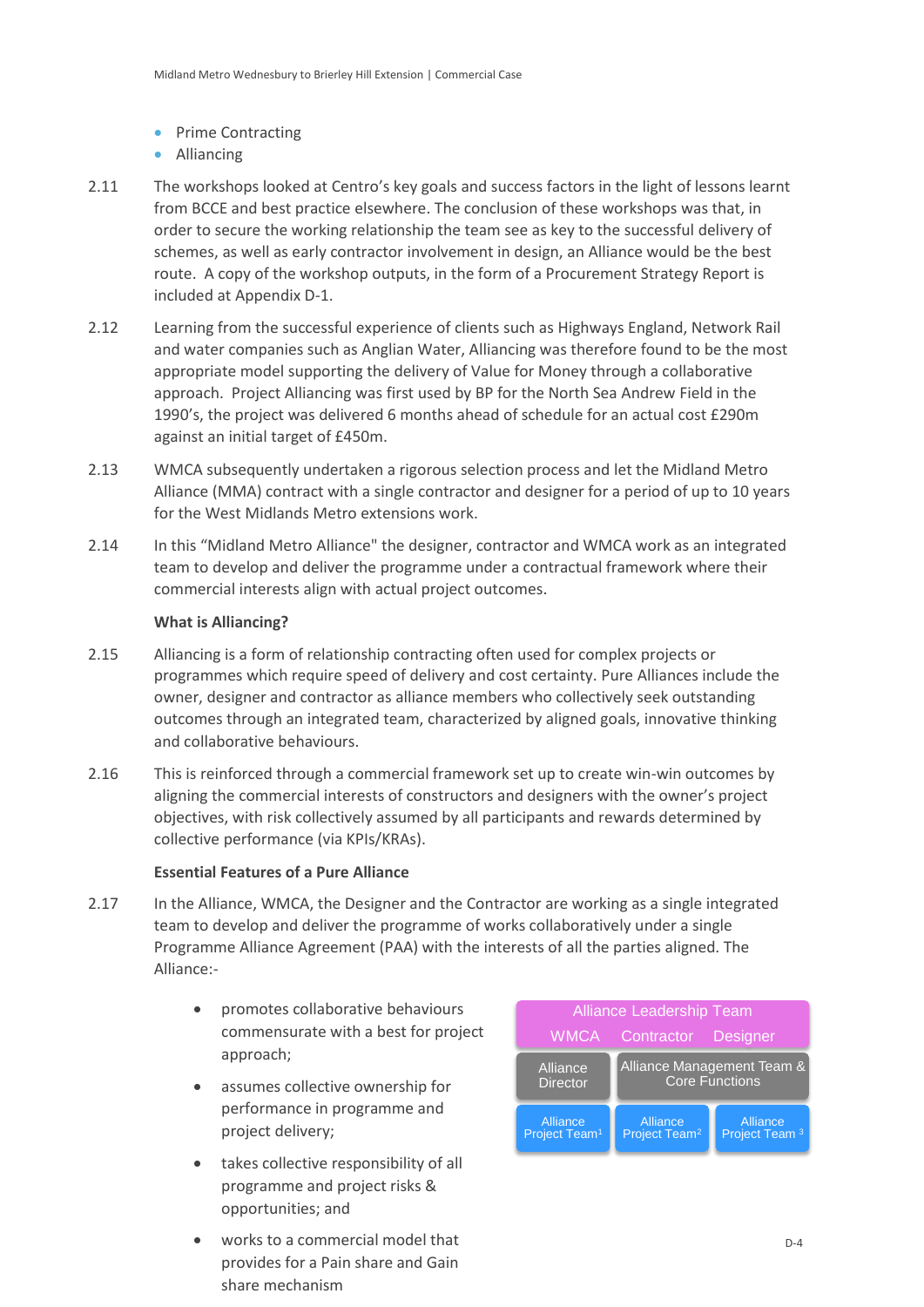- 2.18 The programme is governed by the Alliance Leadership Team comprising senior representation from all the Alliance members, and where all members have an equal say. Day to day management of the programme is by a seamless integrated Alliance Management Team where all members are assigned to the team on a best-for-project basis whilst the parties agree to resolve issues within the Alliance with no recourse to litigation.
- 2.19 The remit of the Alliance is to design and deliver all Metro extensions over the first 5-year period (subject to WMCA approval of each scheme budget at key stages), with a guarantee to extend for a further 5 years subject to satisfactory performance.

#### **Programme Alliance Agreement**

- 2.20 Unlike traditional forms of construction contract which seek to defend positions, the PAA is very different insofar as it is principle based, placing obligations on the parties to act in good faith and committing to Best for Project decision making on the basis that this will deliver the best outcome for all parties.
- 2.21 Other key features of the PAA include shared risk, no claim, no blame and creating a collaborative, self-governing environment in which a high performing, innovative team will thrive. The consequences of failure are dealt with through the commercial model. Owner's rights are reserved to exceptional circumstances i.e. changes in law, breaches in statutory duty and wilful neglect.

#### **Commercial Model**

- 2.22 The commercial model works in tandem with the PAA, linking the commercial interests of all the parties to best-for-project outcomes, encouraging all the participants to work as an integrated team to identify and mitigate/eliminate risk and innovate to achieve outstanding results. The commercial model, further details of which are set out in Chapter [D4,](#page-21-0) addresses development of target costs for each project on an open book basis, compensation of the Non Owner Participants (NOP's), manages change, sharing of pain/gain, key results areas (KRA's), programme wide insurances:-
	- Target costs are developed jointly on an open book basis and include reasonable estimates of the actual costs to deliver the works including owner's direct costs, design costs, construction costs, contingencies and NOP's fee (overhead and profit);
	- As the members collectively assume all risks, scope variations under the Alliance are limited to material change where the client has for instance requested an extra facility that could not have been contemplated at the outset;
	- Sharing of pain gain is be limited to the NOP's fee ensuring all parties are equitably incentivized to perform beyond the expectation of the target cost;
	- Key Results Areas are developed to incentivize participant performance in areas critical to the project; and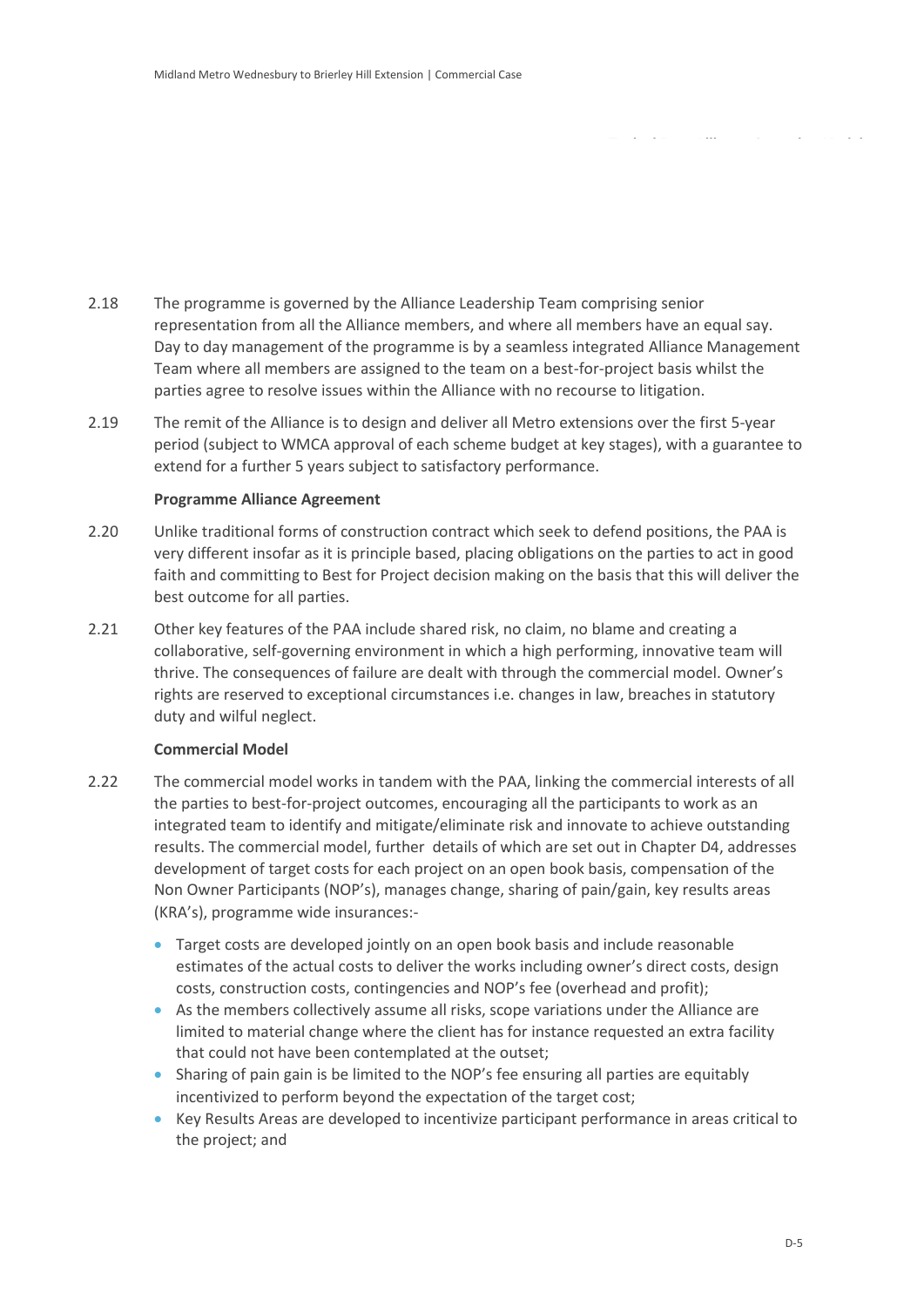Project insurance is an essential element of the Alliancing form of contracting. Under Pure Alliancing, as no liability arises between the parties, normal insurances cannot be triggered and therefore cannot be called upon to protect the partners against internal claims. This is overcome by WMCA taking out an all-encompassing project insurance policy.

#### **Key Benefits**

- 2.23 Outstanding project outcomes achieved by past Pure Alliances include on-time or early completion even on the most challenging projects; optimum out-turn costs; more effective stakeholder management; and potential for improved returns for non-owner participants.
- 2.24 Under traditional forms of contract, responsibilities and risk are allocated to different parties with commercial and/or legal consequences for the individual parties where they fail to manage their risks or properly discharge their contractual/legal obligations. Under the alliance the participants:-
	- Assume collective responsibility for delivering the project
	- Take collective ownership of all risks (and opportunities) associated with the delivery of the project
	- Share in the "pain" or "gain" depending on how actual project outcomes compare with the pre-agreed targets that they have jointly committed to achieve.
- 2.25 This provides for:-
	- Active management of the project in all respects, as opposed to 'reactive' management when problems arise
	- Reduced costs and project durations and improved quality of deliverables through early contractor involvement
	- Continuous and maximised input from the participants
	- Collaborative relationship with mutual trust and shared ownership of risks/problems through the life of a project
	- Value for money developed over a series of projects with continuous improvement over time
	- Single cohesive team without any of 'us and them' attitudes
	- Clear understanding of the purpose/mission of the alliance

#### **Procurement of the Midland Metro Alliance**

- 2.26 There were five stages to the OJEU compliant procurement process developed for the procurement of the Midland Metro Alliance. The process commenced in January 2015 and was completed in June 2016:
	- Market Appraisal Identify most appropriate contracting strategy Jan'15 to Jun'15
	- Prequalification Shortlisting 3 or 4 designers & constructors Jul'15 to Sep'15
	- ITN Stage 1 Down select to leading 2 designers & constructors Oct'15 to Feb'16
	- ITN Stage 2 Appoint preferred designer and preferred contractor Mar'16 to Apr'16
	- Finalisation Confirm appointments and finalise PAA Apr'16 to Jun'16
- 2.27 There was significant interest from the supplier market, with a number of larger contractors who have recently completed very major light rail projects in Manchester and Nottingham having experienced teams available for this Alliance, along with significant European interest. In compliance with the OJEU requirements, a PIN notice was published on 4th April 2015.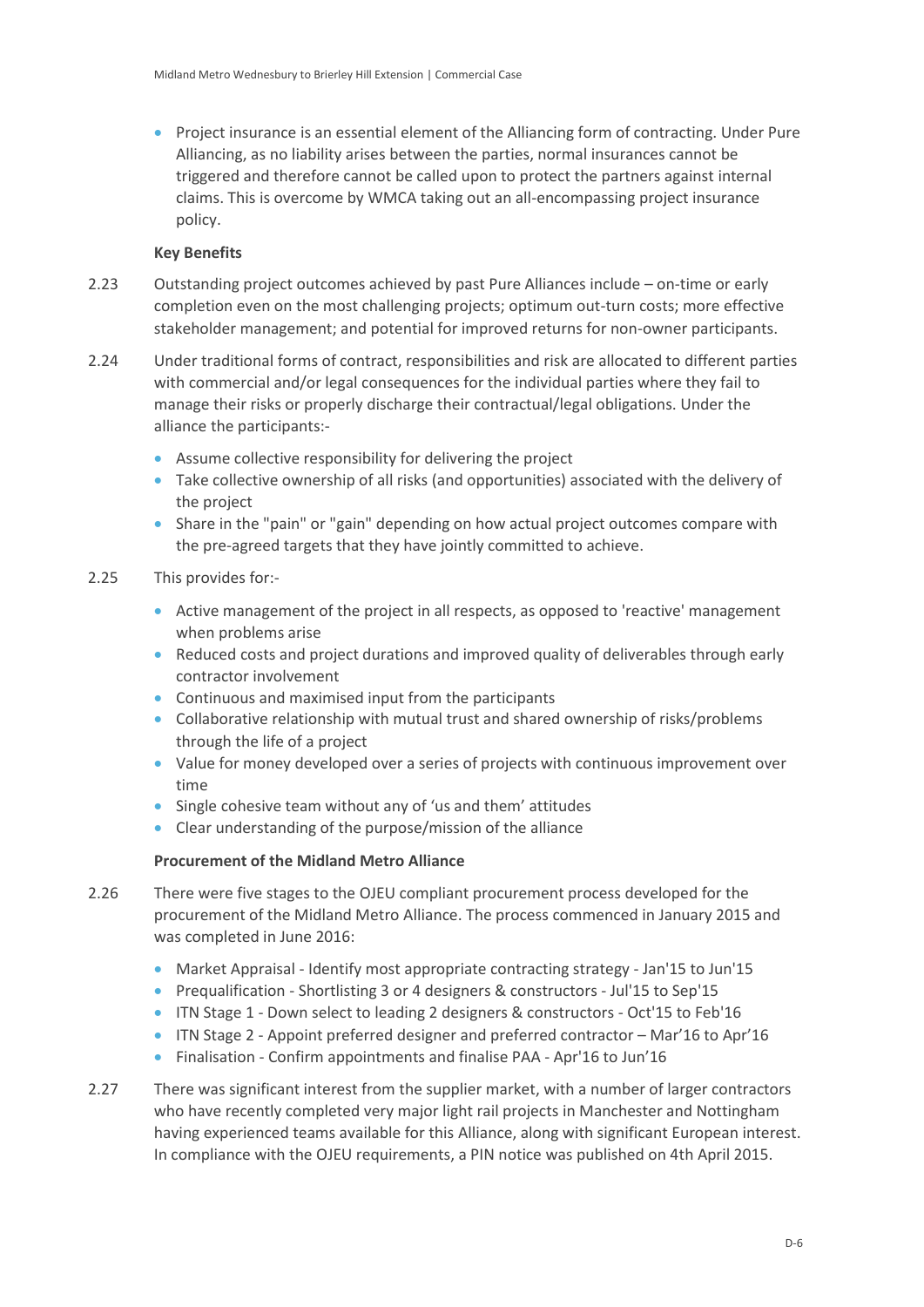Twenty-six expressions of interest were received. An industry briefing day was held in Birmingham 23 July '15 and attended by over 30 suppliers, with 65 people.

- 2.28 At prequalification stage six submissions were received from market leading design consultancies and nine from leading contractors, all interested in joining the Midland Metro Alliance.
- 2.29 The Alliance contract was signed on 1 July 2016. The Designer is a consortium led by Egis Rail, supported by Pell Frischman and Tony Gee and Partners. The Contractor is a sub-Alliance led by Colas Rail and including Colas Ltd, Thomas Vale, Barhale and Auctus Training.
- 2.30 It is worthy of note that both Designer and Contractor were intimately involved in the design and construction of the Besancon "tramway autremont" that was pointed to by the Department for Transport in the "Green Light for Light Rail" document as an exemplar for quality coupled with value for money via innovation. The aim of the Midland Metro Alliance is to harness this experience to set new standards for delivery going forward.

#### **Procurement within the Alliance**

- 2.31 The Alliance has its own procurement function, with further legal and procurement support available in the alliance partners through which contracts are placed, including the WMCA. The Alliance has also engaged an Independent Programme Assurance Adviser to independently monitor the performance of the Alliance.
- 2.32 The Alliance partners look to self-deliver where possible, limiting the number of subcontracts required. Part of the approval process for placing orders within the main delivery partner is to confirm that there are no conflicts of interest, and sub-contracts placed are reported to senior management within the Alliance in order to monitor them.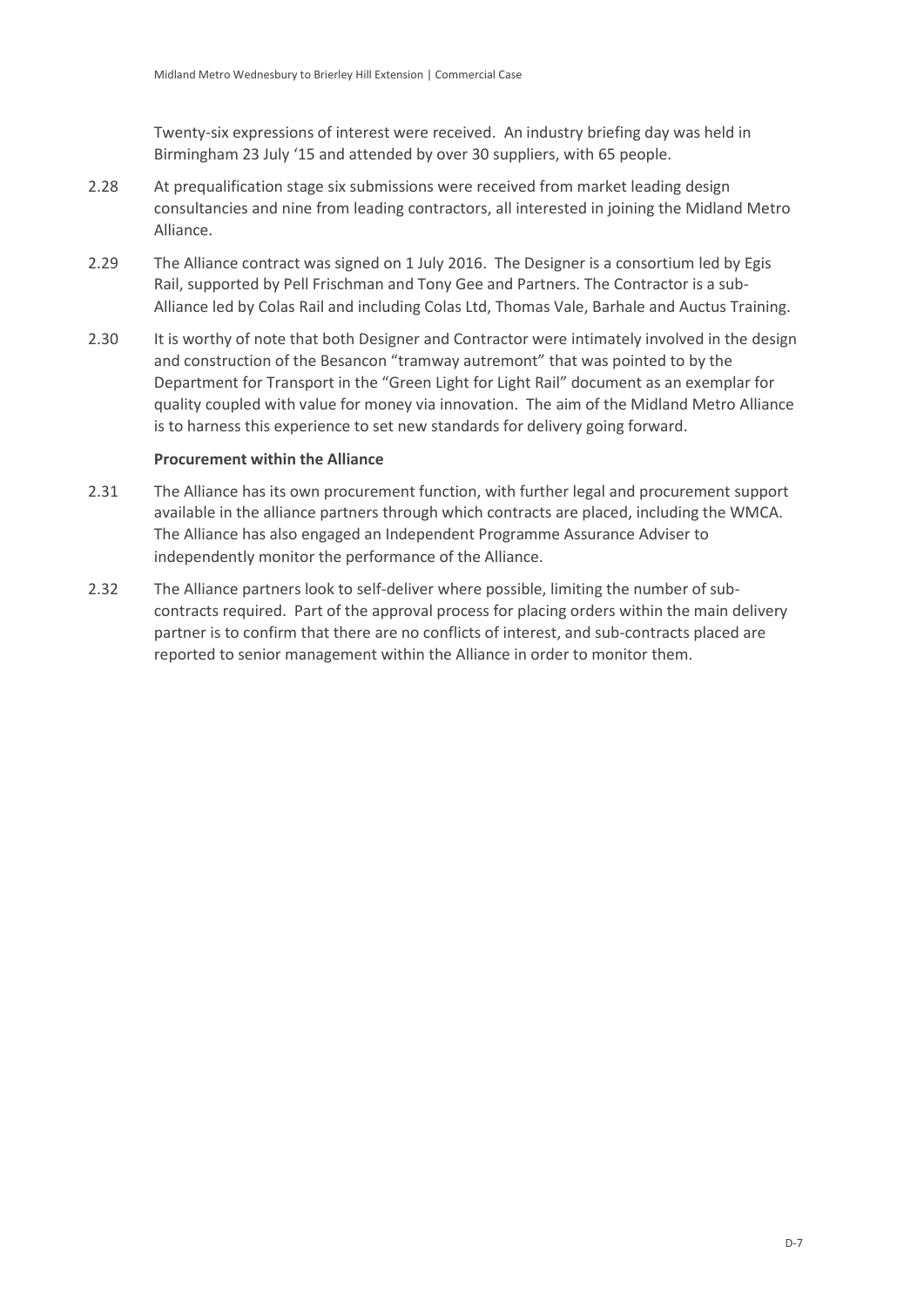# <span id="page-11-0"></span>**Trams**

#### **Overview**

- 2.34 The introduction of tram services on the Wednesbury to Brierley Hill extension, as with the commencement of services on the committed Birmingham Eastside Extension, will necessitate a change from the previous single line operation of West Midlands Metro to a more complex network approach requiring more vehicles as set out in the Strategic Case. This, together with the future addition of services beyond Eastside via East Birmingham to Solihull will require the total tram fleet to be expanded to 74 trams, including provision for peak service and the necessary number of spare trams for maintenance.
- 2.35 Under the 2012 tram supply contract with CAF procured under the Birmingham City Centre and Fleet Replacement Programme, WMCA procured 21 trams, therefore within the context of the wider-scale requirements for an expanded, Third Generation tram fleet for the West Midlands Metro expansion programme, including committed trams for the ongoing Westside extensions, this Wednesbury to Brierley Hill Extension, Eastside and the East Birmingham to Solihull Tramway projects a further 53 trams are required in the Third Generation Tram Fleet, of which 16 trams are required for this Wednesbury to Brierley Hill extension.
- 2.36 A key feature of the ongoing network extensions is that they incorporate sections of catenary free running. The existing trams are currently undergoing a conversion programme to incorporate catenary free running using battery technology, as detailed below. The new Third Generation Trams will all need to be able to operate catenary free.

#### **Catenary Free Retrofit**

- 2.37 WMCA has placed orders for the retrofit of battery equipment to the existing CAF Urbos 3 tram vehicles to enable "catenary free operation" along sections of the route, within contract options in the 2012 Tram Supply Agreement.
- 2.38 A programme for the retrofit operation was developed and agreed with CAF, with the majority of the battery retrofits taking place at Wednesbury. The first of the trams to be retrofitted was sent back to Spain in January 2017 and underwent retrofit and prototype tests prior to being sent back to Wednesbury in September 2017. The retrofit works for the remaining 20 trams commenced in December 2017 with the final retrofit being planned to be completed in January 2019. A proportion of these contractually committed costs are included (some as sunk and some in future years based on the contractual payment profile) in the project cost estimate.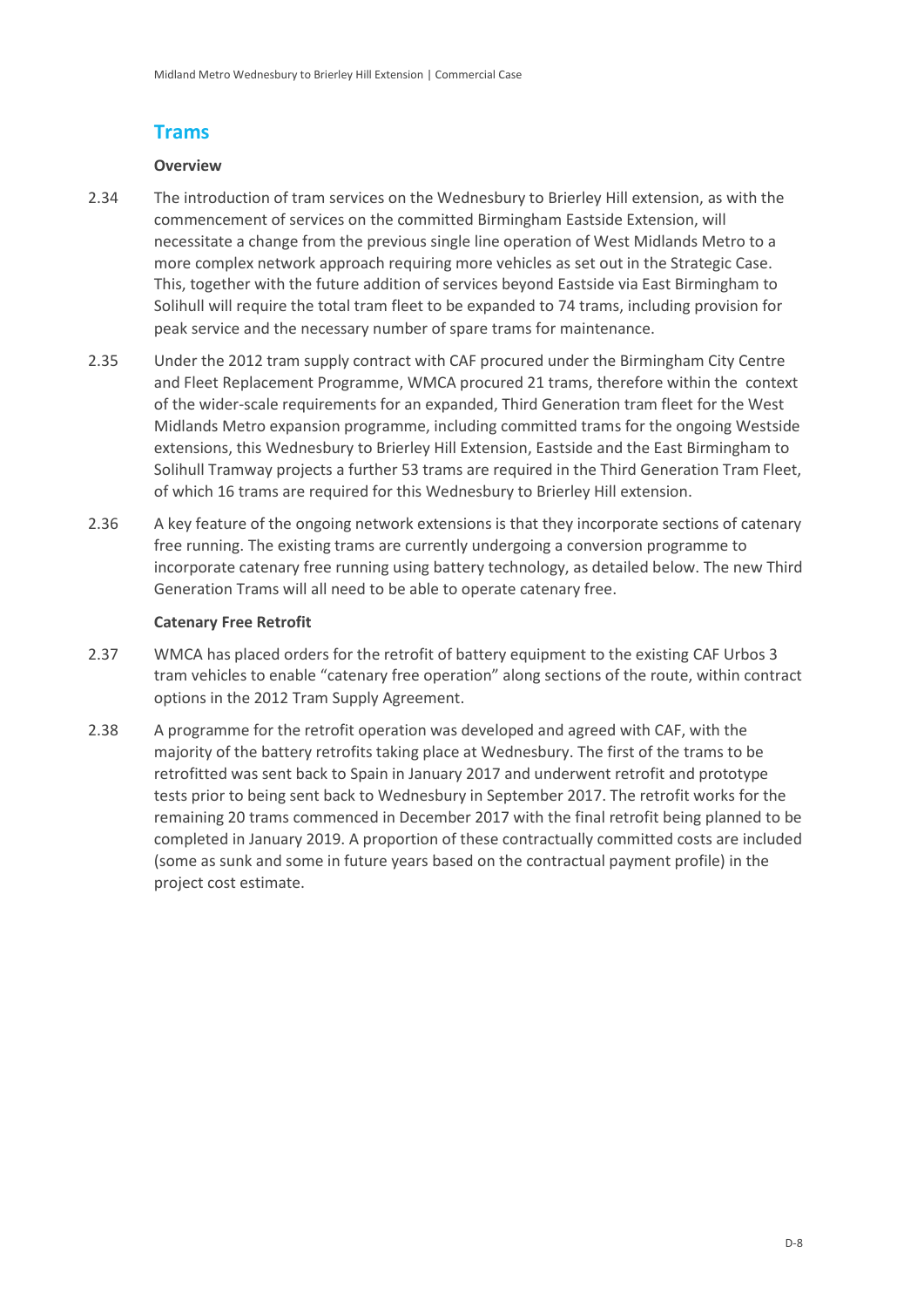

**Figure 2.1 Catenary Free Tram 31 (in new West Midlands Metro livery) in service in Bull Street**

2.39 The first "wire-free ready" tram was tested, commissioned and accepted in December 2017. The final tram will be accepted by March 2019, which enables trams to be available for testing and commissioning of the first phase of the Edgbaston extension to Centenary Square and operation of that phase with testing and commissioning of the whole extension in accordance with the delivery schedule. The retrofit is planned to be undertaken without impacting on Line 1/BCCE service levels.

#### **Third Generation Tram Procurement**

- 2.40 The long-term objective for the West Midlands Metro programme is to procure a new fleet of trams to supplement the existing fleet of CAF Urbos 3 trams to be able to operate on the catenary free sections on the extensions to the network. To be able to service the expanded network it is currently estimated an additional 53 new trams are required overall in the Third-Generation supply contract.
- 2.41 The new trams will need to be available in stages as each of the new extensions enter passenger service. All new trams need to be delivered before the opening of the East Birmingham to Solihull extension, planned to coincide with the opening of HS2 in 2026. WMCA will agree a contract for supply of all the trams required for all the extensions, but place orders to buy the specific number of trams needed for each extension as and when needed.
- 2.42 Total Third Generation Tram project costs are circa £160 million, and proportionate funding for these vehicles is included in the Birmingham Eastside, Wednesbury Brierley Hill and East Birmingham Solihull project funding envelopes. This will be subject to change based on the actual costings to deliver each of the aforementioned projects. It is estimated that the cost per tram will be approximately at £3.2m however due to changes in exchange rates and fluctuations in raw material costs this may vary for optional orders over the life of the contract.
- 2.43 As a method to combat such instances a price escalation condition has been inserted into the contract to allow both the WMCA to control cost increases and for suppliers to realistically estimate the costs per tram throughout the contract period.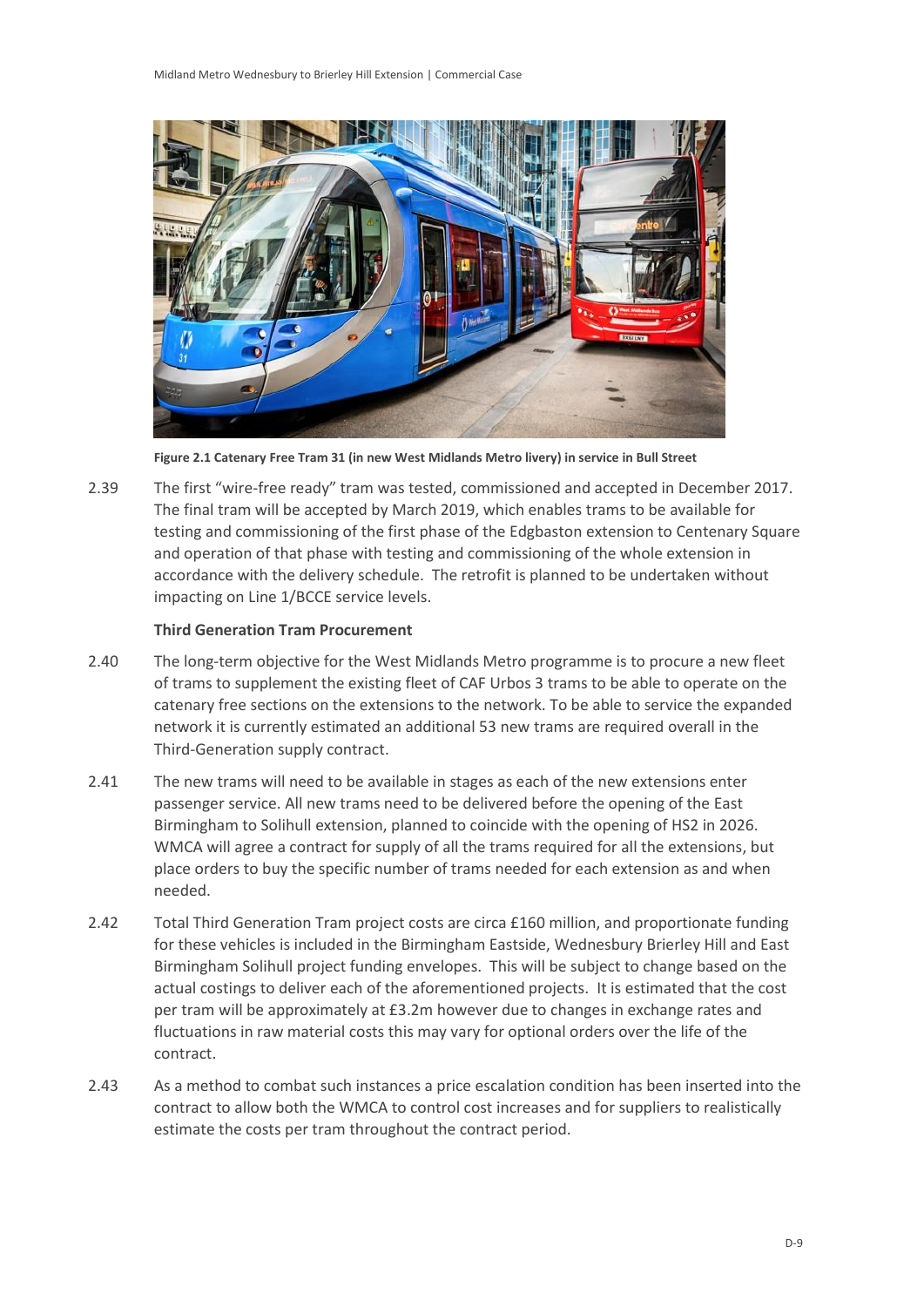#### **Market Sounding (Engagement)**

- 2.44 A Market Sounding exercise commenced in December 2017 and was conducted ahead of the tram procurement to help inform the procurement approach and subsequently assist in the content to be included within both the Selection Questionnaire (SQ) and Invitation to Negotiate (ITN) documentation.
- 2.45 It is worth noting that whilst the Market Sounding exercise was invaluable to the WMCA in terms of documentation shaping as well as gleaning a level of interest and understanding of capacity from the tram fleet providers, it is deemed a separate activity from the procurement process and stages (namely SQ and ITN). To stress this point correspondence received via the Market Sounding exercise will not influence any bid appraisals or evaluations during the SQ and ITN stages of this procurement.
- 2.46 In addition to the Market Sounding exercise WMCA has, in the same way as other promoters both in the UK and the remainder of the EU, reviewed published procurement outcomes from the large volume of tram production and supply orders worldwide in what is a wellestablished and competitive market with high levels of both standardisation and turnover. This gives significant confidence to the estimated prices used to compile the Wednesbury to Brierley Hill project estimate which informs the Financial Case for the project.

#### **Duration and Type of Agreement**

- 2.47 The WMCA is procuring what is known as Tram Supply Agreement (TSA) which is commonplace within the light rail (tram) fleet industry. The high-level timeframe for this is as follows:
	- Start Date: 13 September 2019
	- End Date: 31st December 2027
- 2.48 The TSA will be for an initial order of 21 trams (serving both the Westside Extension and the Wednesbury to Brierley Hill extension) with the option to order an additional 32 over the specified agreement period above.
- 2.49 In addition to this a Technical Support and Spares Supply Agreement (TSSSA) will be awarded for the following period:
	- The date of first tram delivery potentially for the life of the trams i.e. whilst the tram(s) are in operation
- 2.50 Finally, an Onboard Energy Storage System Services Agreement may also be required that if needed will run from:
	- The date of first tram delivery potentially for the life of the trams i.e. whilst the tram(s) are in operation

#### **Sourcing Strategy**

2.51 It is anticipated that a single tram fleet provider will be appointed.

#### **Route to Market**

2.52 This opportunity is a single procurement project which will be undertaken in multiple stages as detailed above.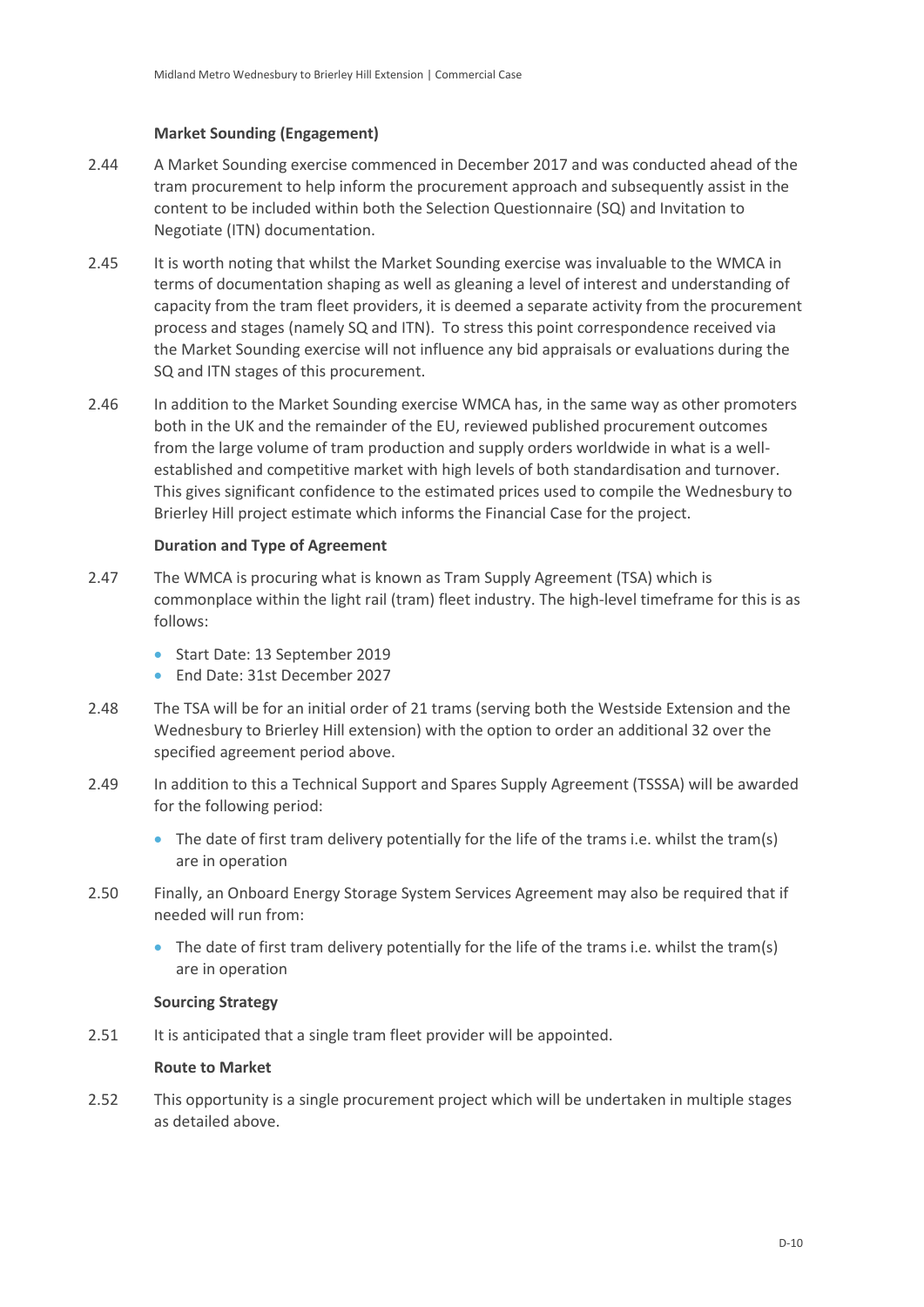- 2.53 Upon evaluation of the Selection Questionnaire responses WMCA will be able to select the 4 highest scoring bidders, who have met the thresholds and passed the mandatory questions, who will subsequently be shortlisted and progressed on to the Invitation to Negotiate stage.
- 2.54 WMCA will reserve the right to hold a BAFO stage should it become apparent that two or more bidders are close to be considered for award and as a result further consultation regarding commercial matters will be required in order to reach a conclusion and subsequent appointment of a singular successful tram fleet provider.

#### **Opportunity Advertising**

2.55 This procurement exercise has been advertised openly via the OJEU Contract Notice website, via the FinditinBirmingham and Contracts Finder portals and finally within the Opportunities Listing area of the BravoSolution e-tendering Portal where both the SQ and ITN documentation were published and made available for prospective bidders.

#### **Procurement Schedule**

- 2.56 The tram procurement timetable is as follows, and will enable ITN prices (or depending on timing BAFO prices) to be reflected in the Financial Case costs:
	-
	- Issue Contract Notice 30 July 2018
	- **Issue Selection Questionnaire** 30 July 2018
	- Issue Amended Contract Notice 4 December 2018
	-
	- Issue BAFO **August 2019**
	- Award Contract and September 2019
	- **Tram 1 delivered Contract Contract Contract Contract Contract Contract Contract Contract Contract Contract Contract Contract Contract Contract Contract Contract Contract Contract Contract Contract Contract Contract Contra**
	- Trams 1-9 delivered, tested & commissioned December 2021

**Issue PIN** 3 November 2017 • Issue ITN February 2019

#### **Tram Specification**

An output-based Tram Specification has been developed for the Third Generation Tram procurement and is provided at Appendix D-2. This is based upon the 2012 Tram Supply Contract specification and incorporates lessons learned from that procurement, the testing and commissioning phase of the CAF Urbos 3 contract, and the recent Catenary Free Retrofit project, as well as updated standards and guidance where relevant.

### <span id="page-14-1"></span><span id="page-14-0"></span>**Utility Diversions**

- 2.57 The construction of the Wednesbury to Brierley Hill Extension relies upon some existing utilities services being altered, diverted or protected in order to facilitate the construction of the Metro in the public highway, to allow for the reconstruction or repair of bridge decks on the rail corridor, and to ensure that the utility companies can access their plant for maintenance, renewals or alterations without the need to substantially disrupt the operational tramway.
- 2.58 There are three strategies that can be employed to undertake the necessary diversions:
	- As part of the relevant construction package;
	- By an 'Enabling Works' contractor; or
	- By the utility companies' own contractors.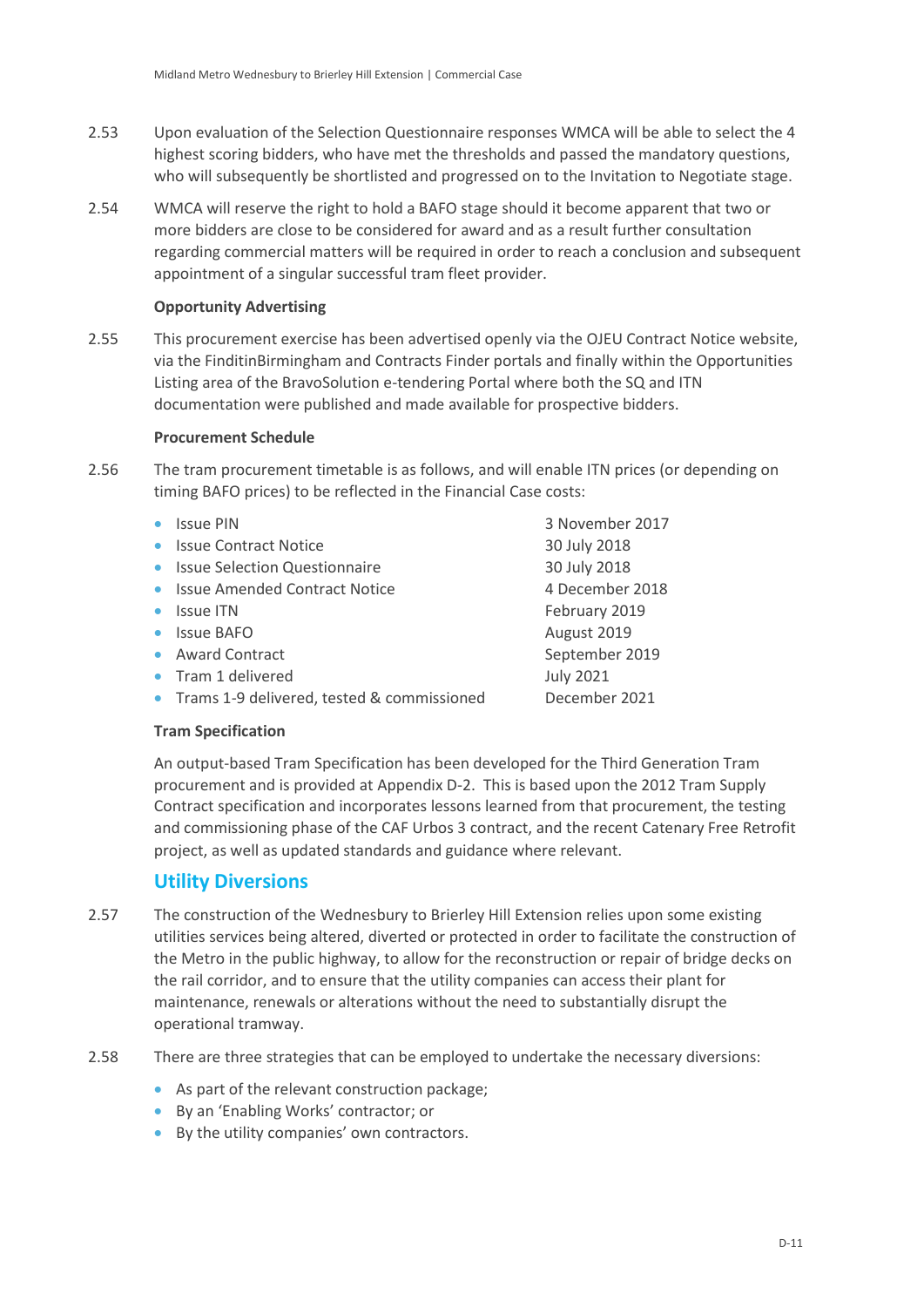- 2.59 It is currently considered that best value will be obtained through the diversion of utilities by the utility companies' own contractors. This strategy was put forward in the BCCE and Fleet Replacement Business Case Procurement Strategy (Appendix C1) and accepted by the Department for Transport at that time. It has proven very successful in the recent first phase of Metro network expansion, with the advanced utility diversions being delivered on time and to budget. This experience has been repeated in the recently completed second phase relating to the Centenary Square Extension. The Midland Metro Alliance (formerly Centro) Utilities team is highly experienced and has developed excellent relationships with the local utility companies, ensuring a flexible, common sense and practical site-based relationship that enables problems to be rapidly resolved to the benefit of all parties. The team has recently been highly praised by the Westside BID for its sensitivity to the needs of the nighttime economy frontagers on Broad Street in Birmingham.
- 2.60 To ensure best value, optimum programme and appropriate stakeholder communications, the MMA actively co-ordinates and manage the utility companies' programmes, in conjunction with Dudley and Sandwell Councils pursuant to their statutory role as Traffic Manager and NRSWA co-ordinator and has procured an over-arching traffic management contract to support delivery in a co-ordinated manner, managed through the Midland Metro Alliance.
- 2.61 Going forward the Midland Metro Alliance is working with utilities to explore further options to "self-lay" advanced diversions of apparatus through the Colas Rail sub-Alliance partner Barhale and further enhance the current shared trenching approach.
- 2.62 Alternative strategies, such as Edinburgh Tram phase 1, have not proven successful, and a similar approach to the WMCA proposed strategy has been successfully adopted by TfGM in taking forward utility diversions for Manchester Metrolink, and by the PFI consortium delivering the Nottingham Phase 2 extensions.
- 2.63 The strategy in practice is to undertake the majority of the requisite diversion works before the commencement of the Metro infrastructure works. This has both a time and cost benefit to a project and significantly de-risks the scope since the act of undertaking the diversions gives greater certainty of ground conditions and provides the main works contractors with a 'clear site' as far as possible, although in the complex palimpsest of historic town centre locations such as Dudley there is always a residual risk of unknown historic utility apparatus in the highway.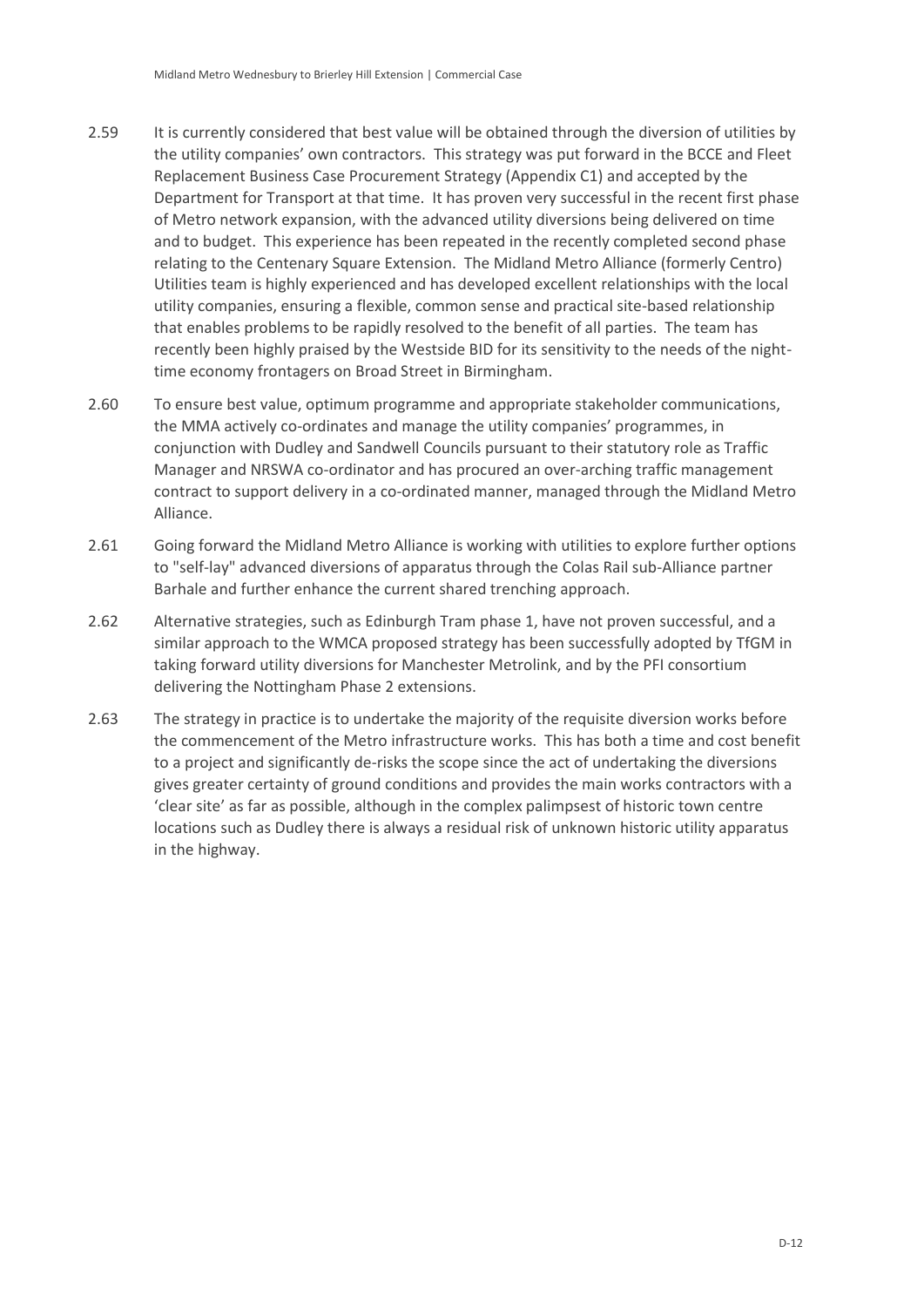# <span id="page-16-0"></span>D3. Contracts and Specifications

# <span id="page-16-1"></span>**Introduction**

- 3.1 Chapter **Error! Reference source not found.** of this Commercial Case gave details of the procurement of the Midland Metro Alliance, which covers the tramway infrastructure, and the Tram Supply Contract for the Third Generation tram fleet, which includes the new trams required to operate the Wednesbury to Brierley Hill Extension.
- 3.2 The unique participative and collaborative Midland Metro Alliance contract sets the context for the development of a specification for each project, or section of a project, within the overall programme. These are intrinsically linked to the Target Price for that project or section of a project. Thus, an iterative, developmental process is followed to derive appropriate specifications, utilising repeatability and standardisation to provide best value in whole life cost terms, as is explained further in the following paragraphs.

### <span id="page-16-2"></span>**Programme Alliance Agreement**

- 3.3 The procurement of the Midland Metro Alliance, as set out in Chapter **Error! Reference source not found.** has coupled the experienced WMCA in-house team with very experienced designers and contractors, who have been involved in other recent tram projects world-wide. The Programme Alliance Agreement (PAA) sets out the way WMCA as Owner-Participant and the Non-Owner Participants work together to scope, specify, cost and deliver the programme.
- 3.4 The principles followed in the PAA are set out in Chapter **Error! Reference source not found.** from paragraph [2.17](#page-7-0) onwards and are not therefore reproduced here for brevity, however its key provisions are principle based, placing obligations on the parties to act in good faith and committing to Best for Project decision making on the basis that this will deliver the best outcome for all parties.
- 3.5 Other key features of the PAA include shared risk, no claim, no blame and creating a collaborative, self-governing environment in which a high performing, innovative team will thrive. The consequences of failure are dealt with through the commercial model. Owner's rights are reserved to exceptional circumstances i.e. changes in law, breaches in statutory duty and wilful neglect.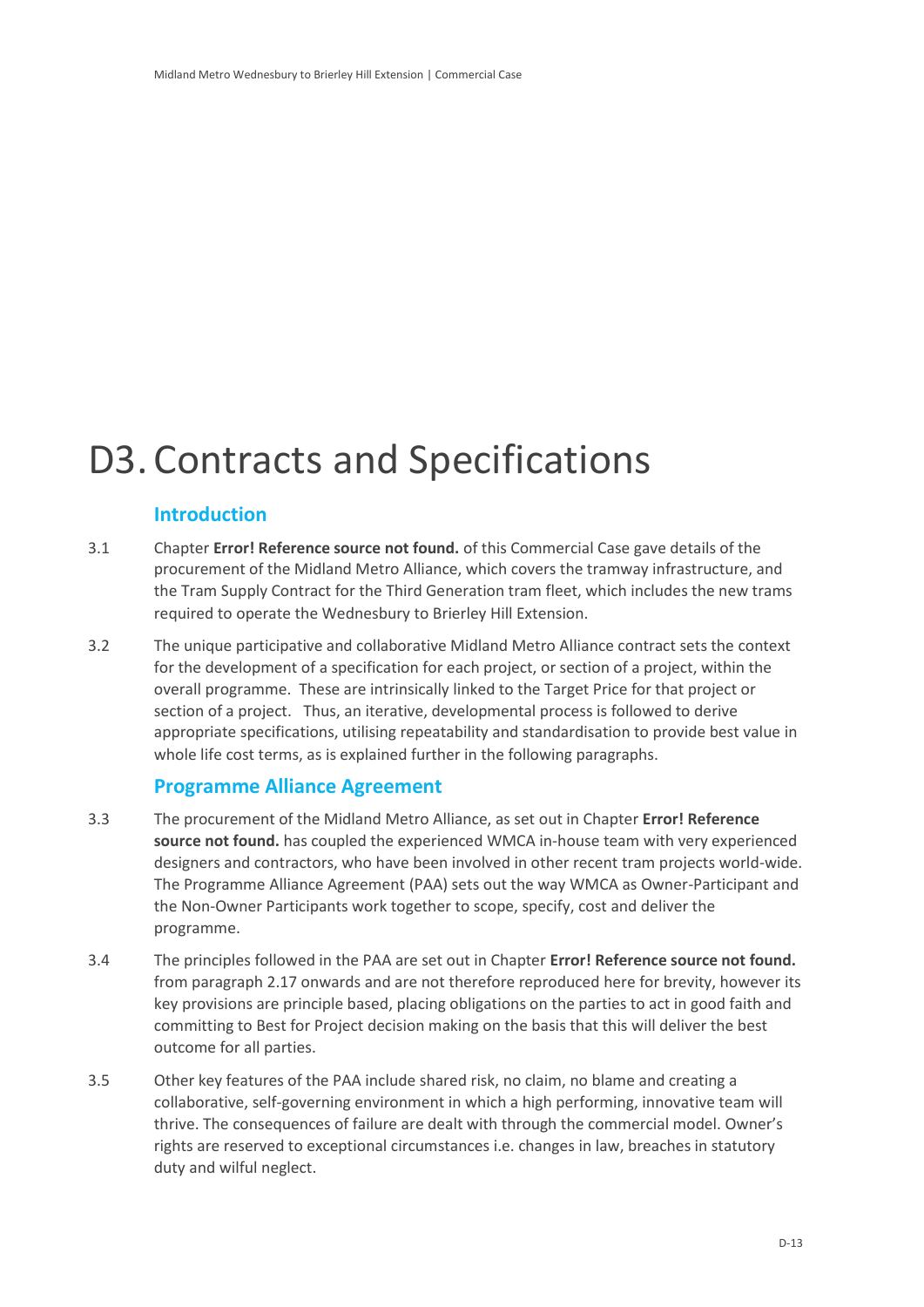- 3.6 As stated above, an iterative, developmental process is followed to derive appropriate specifications and target costs for works under ordered under the PAA. This flows through from seeking overall outcomes laid down in a Value for Money Statement, a schedule to the PAA, setting down the scope of work ordered via an Owner's Brief, which is in turn responded to by the Alliance with a formal Project Proposal setting out relevant details of design, proposed construction standards and cost. Within the lifetime of a project the process will refine the project from its earliest outline design stage, refine those designs sufficiently to secure land and powers to construct the project, deliver robust budget costs to secure Final Business Case approvals and deliver the final product in line with the initial brief.
- 3.7 Each of the three key components of this process, the Value for Money Statement, Owner's Brief and Project Proposal are dealt with in further detail in the following paragraphs. To conclude this chapter the Commercial Model is examined to illustrate how risk and reward are shared between the Participants.

### <span id="page-17-0"></span>**Value for Money Statement**

- 3.8 The Value for Money Statement is a Schedule to the PAA signed in 2016. It covers matters at Programme level, and where possible matters at Project level for the early delivery projects of Centenary Square /Edgbaston Extension Wolverhampton City Centre Extension which are now in construction.
- 3.9 The Purpose of the Value for Money statement was/is to:
	- Communicate the Owners 'vision and direction' to the Alliance;
	- Inform the drafting of the Programme Alliance Agreement (PAA) by forming an integral part of the PAA;
	- inform the Alliance Participants of the scope of Programme and general details of Projects and works known at signature;
	- articulate the Programme deliverables to be achieved by the Alliance and the success criteria requirements and expectations; and
	- where possible articulate the Project deliverables to be achieved by the Alliance and the success criteria requirements and expectations of those Projects.
- 3.10 The Value for Money Statement sets outs Alliance Objectives at a programme level, including:
	- Promoting and implementing the objectives of the Alliance Charter;
	- Selecting the right people based on a best for task and a best for project basis;
	- Successful delivery of the outputs set by the Alliance Business Plan;
	- Achieving continuous improvement through Programme and Project efficiencies resulting from early contractor and early supply chain involvement, collaborative design management and a joint working environment;
	- Implementing a commercial model that will provide long term sustainable benefits for all parties;
	- Achieving right first time;
	- Creating a single cohesive high performing team in an environment which exhibits the collaborative behaviours commensurate with successful Programme and Project delivery;
	- Ensuring a continuous best for project tri-party relationship with mutual trust and cooperation that is empowered and self-governing and that actively implements decision making on a best for project basis;
	- Minimising the impact on stakeholders and operations;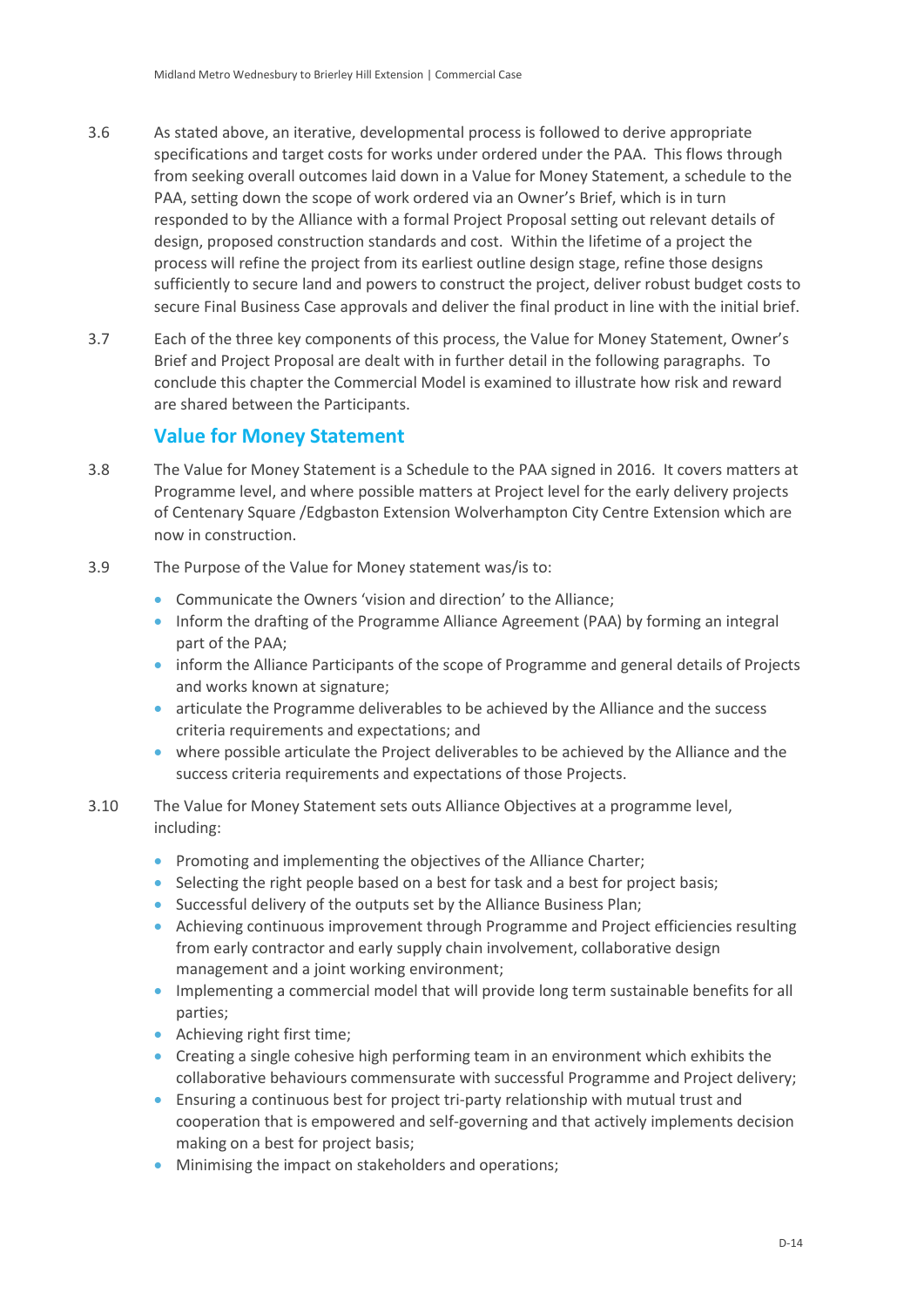- Achieving the social and economic benefits expected by the Owner;
- Undertaking all activities in a transparent manner;
- Implementing effective services to deal with third party comments, queries and enquires;
- Management of activities to budget:
- **•** Management of activities to schedule; and
- Conducting all activities in a safe environment.
- Undertaking activities in a manner that is considerate to others and those affected;
- Carrying out activities in a manner sympathetic to the environment (achieved through measurement of CEEQUAL Awards); and
- Undertaking activities in a manner that prevents or reduces the impact on the wider Owner operations.
- 3.11 The Value for Money Statement also lays down the key building block for the Specification of setting down legislative requirements that Alliance Participants will be required to comply with for all works carried out within all Projects implemented under the Alliance Programme. These are reproduced in Appendix D-3 of this Commercial Case. Alliance Participants are required where appropriate to comply with these regulatory standards listed and all other applicable standards, codes and guidelines, rail industry standards and other industry standards to the extent that such codes and standards are relevant to the Works to be undertaken as part of the Alliance.
- 3.12 The Alliance Participants are responsible for determining what applicable regulatory standards apply to the Works and where necessary will be responsible for consulting with local authorities, government departments and the like in determining what regulatory standards are applicable. Regulatory standards that typically apply to Works carried out by the Alliance include:
	- Statutory documents (Acts and Statutory Instruments)
	- British Standards (BS and BS EN)
	- European Standards (EN)
	- **Employer Standards**
	- Industry Standards
	- **•** Building Regulations
- 3.13 It is the responsibility of the Alliance Participants to identify and comply with specific regulatory standards as part of the development of proposals in response to the Owner's Brief.
- 3.14 All Works must comply with the requirements of the Health and Safety Executive (HSE) and Office of Rail Regulation.
- 3.15 The Participants will be responsible for obtaining all necessary approvals in the undertaking of Works including though not limited to:
	- Discharge of planning conditions
	- Building regulations approvals
	- Fire and Rescue Regulations approvals
	- ORR / HMRI approvals
	- Water discharge consents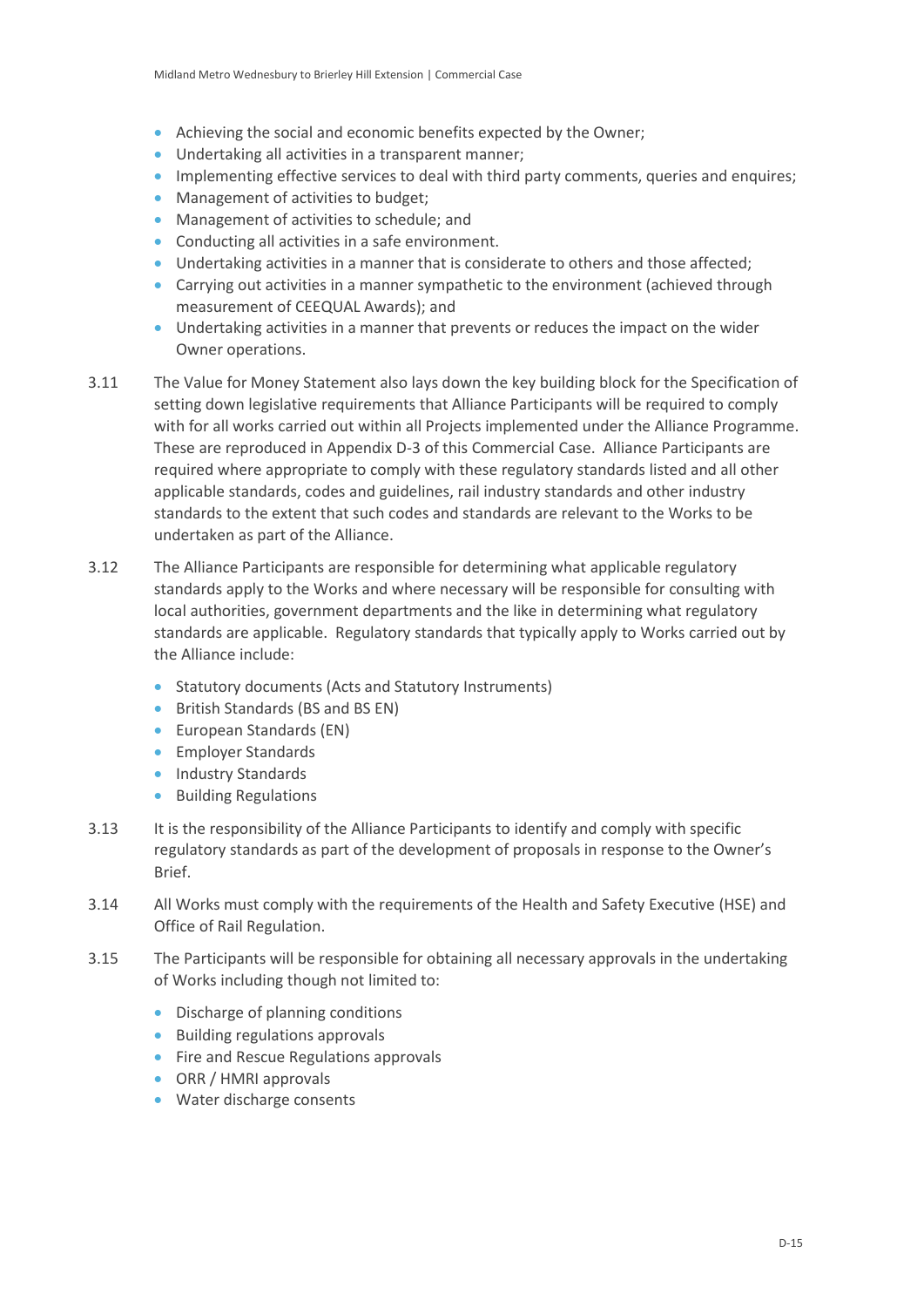3.16 The Owner, as the only body with the appropriate legislative powers, is responsible for obtaining Transport and Works Act Orders for relevant projects. Participants are required to assist and cooperate with the Owner in doing so.

# <span id="page-19-0"></span>**Owner's Brief**

- 3.17 The next stage in the development of a specification and target price for the project is for the Owner (WMCA) to specify discrete packages of work from MMA; this is undertaken by means of a project-stage-specific Owner's Brief.
- 3.18 The initial Owner's Brief to the MMA for the Wednesbury to Brierley Hill Extension project covered development of the project through Stage B Project Development in the MMA Stage Gate Framework, further detail of which is provided in the Management Case and within Appendix E-1, with work proceeding associated with the removal of objectors to the TWAO through to complete preliminary design and granting of the TWA Order. The Owner's Brief set out the background to the project, information on the scheme's status and the considerable design progress achieved with the WMCA's previous engineering consultants, and details of the 2005 Order. It also provided details of site constraints, assumptions, details of other interfacing projects, project risks, the desired schedule and details of key stakeholders, also confirming the Owner's budget for this stage of the project.
- 3.19 Of key relevance to the development of the specification and target costs, the Owner's Brief instructed MMA to proceed with the deliverables as set out in the Brief and to do so in accordance with the broader MMA Stage Gate Framework; these are provided in Appendix D-4.

# <span id="page-19-1"></span>**Project Proposal**

- 3.20 At the end of the Stage Gate covered by the Owner's Brief discussed above the PAA requires that MMA provide a formal Project Proposal to the Owner. This is the subject of the commercial assurance processes relevant to the development of a Target Cost, which is developed by the Project and Commercial teams within MMA.
- 3.21 As noted in the Management Case, WMCA has appointed Turner & Townsend to the role of 'Independent Programme Alliance Assurer', and they provide a Project Target Price Audit/ Validation Report in accordance with their brief; a copy of the brief is at Appendix E-6.
- 3.22 In addition to the external validation provided by an independent Auditor, the Midland Metro Alliance also undertakes a series of robust internal reviews at different levels to validate the Project Target Price. This included the following validation activities:-
	- **•** Estimating Workshops
	- Peer Review individuals from NOP1, NOP2 and the Sub-Alliance, have carried out robust Peer Reviews of the PTP. Including rates and quantity checks, prelims and programme development and risk workshops.
	- **Alliance Management Team Review**
	- Parent Company Approval NOP1 & NOP2
- 3.23 In addition to the above, the Project Proposal is subject to an Owner's Team review and a final sign-off review by the Alliance Leadership Team before formal submission.
- 3.24 The Project Proposal reports on design progress and sets out the details of the design in the various design categories, specifying the project through a series of drawings for formal acceptance. The drawings themselves can be provided if required on request.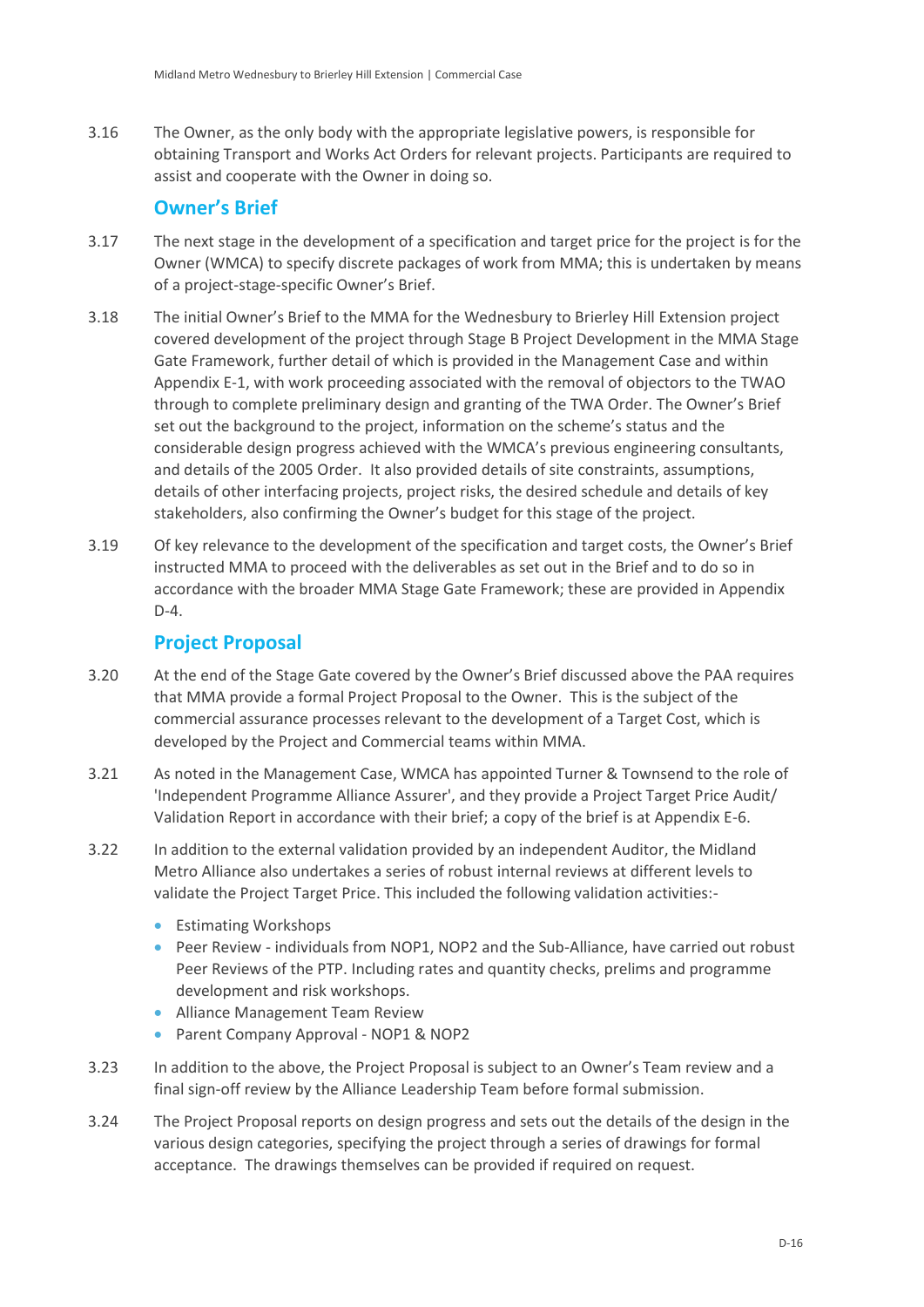3.25 The Project Proposal also sets out risks and opportunities, together with mitigation plans, the works schedule and how the project will be constructed, including construction compounds, details of how the obligations within any relevant Third-Party Agreements will be complied with, any novel plant proposed to be used and includes details of the reimbursable costs incurred in producing the proposal.

# <span id="page-20-0"></span>**Stage C Owner's Brief**

3.26 In accordance with the PAA and in response to the Project Proposal set out above, the WMCA as Owner provides a further Owner's Brief to take the project to the next Stage Gate. This is similar to the Stage Gate B Owner's Brief outlined above but will include the further detail developed in Stage Gate B, instructing the MMA to undertake detailed design and undertake all relevant and necessary activities to progress the project in line with the approved project schedule. This will include finalising and obtaining the relevant approvals for the designs, being therefore equivalent to the design stage of a non-Alliance Design and Build contract, but with the greater involvement of the WMCA's expert client team as part of the MMA.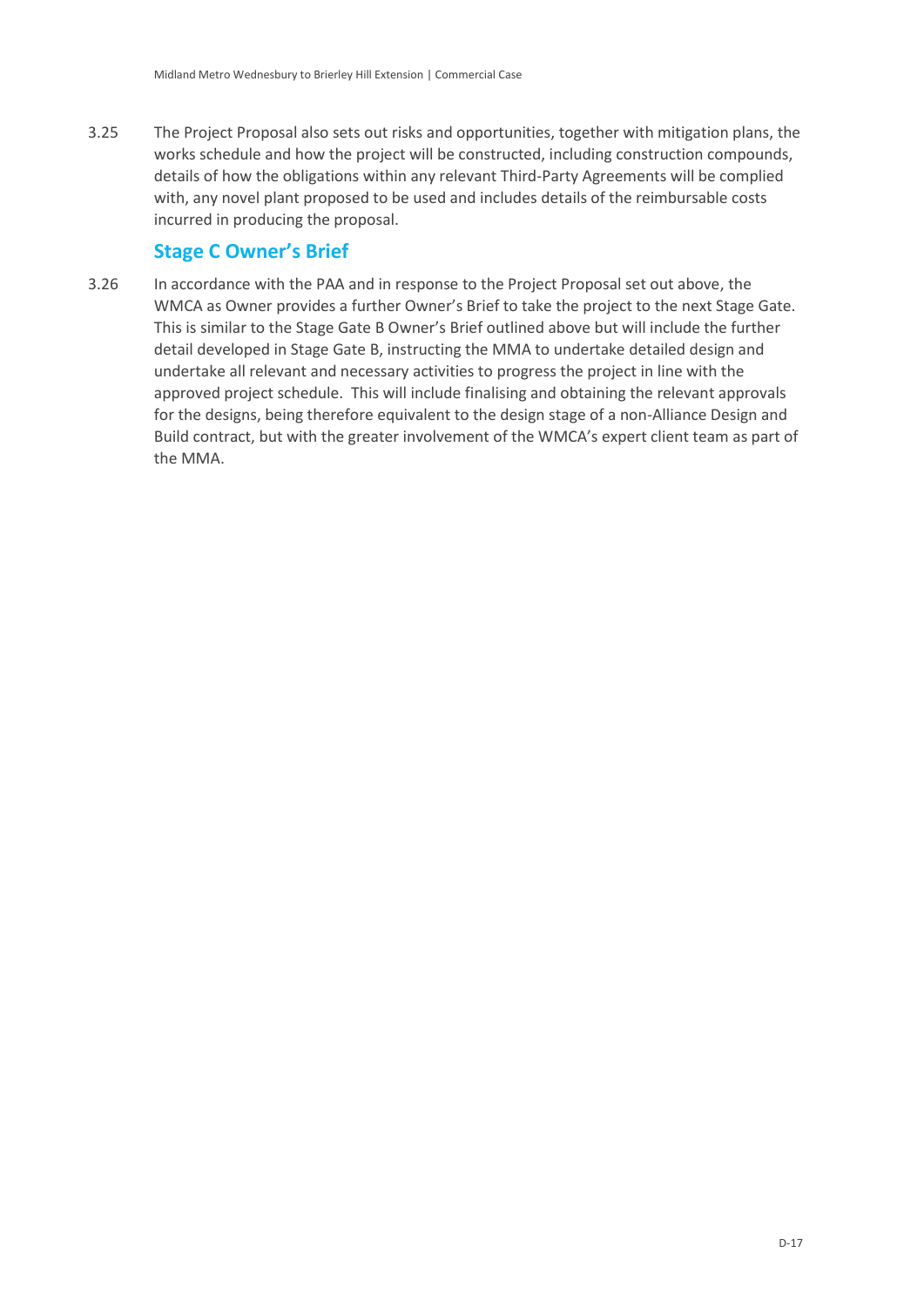# <span id="page-21-0"></span>D4. Payment Mechanisms and Pricing

## <span id="page-21-1"></span>**Introduction**

- 4.1 The contractual arrangements developed for the West Midlands Metro programme are set out in Chapters **Error! Reference source not found.** and [D3;](#page-16-0) they are the result of considerable development to ensure that best value for money is delivered to provide the fit for purpose and reliable infrastructure and trams needed to deliver the project benefits set out in the Strategic Case.
- 4.2 The arrangements are reviewed in three sections in this Chapter, Infrastructure (with delivery via the Midland Metro Alliance, Trams via the Third Generation Tram Supply Contract and Utilities, following the strategy set out in Chapter D2, paragraphs [2.57](#page-14-1) onwards, under the provisions of the New Roads and Streetworks Act Diversionary Code.

### <span id="page-21-2"></span>**Infrastructure – Midland Metro Alliance Commercial Model**

- 4.3 The Commercial Principles that underpin the MMA and guide the way in which participants behave and deliver their commitments are set out in the PAA as follows:-
	- Scope variations limited to material change
	- All parties are equitably incentivized to perform beyond the expectation of the target cost;
	- No disputes
	- No blame to be associated
	- Open book pricing and accounting across all Alliance activities
	- A whole life cost approach
	- Consistency with the VFM Statement
	- **Equitable sharing of risk and reward**
	- We all win, or we all lose
	- In all cases, achieve the Best for Alliance
- 4.4 The commercial model operates on the open-book actual costs incurred by the Alliance Participants and provides for a painshare and gainshare mechanism commensurate with the specifics of a project and the overall Alliance Programme. This is set out in a Schedule to the PAA and this is included as Appendix D-6.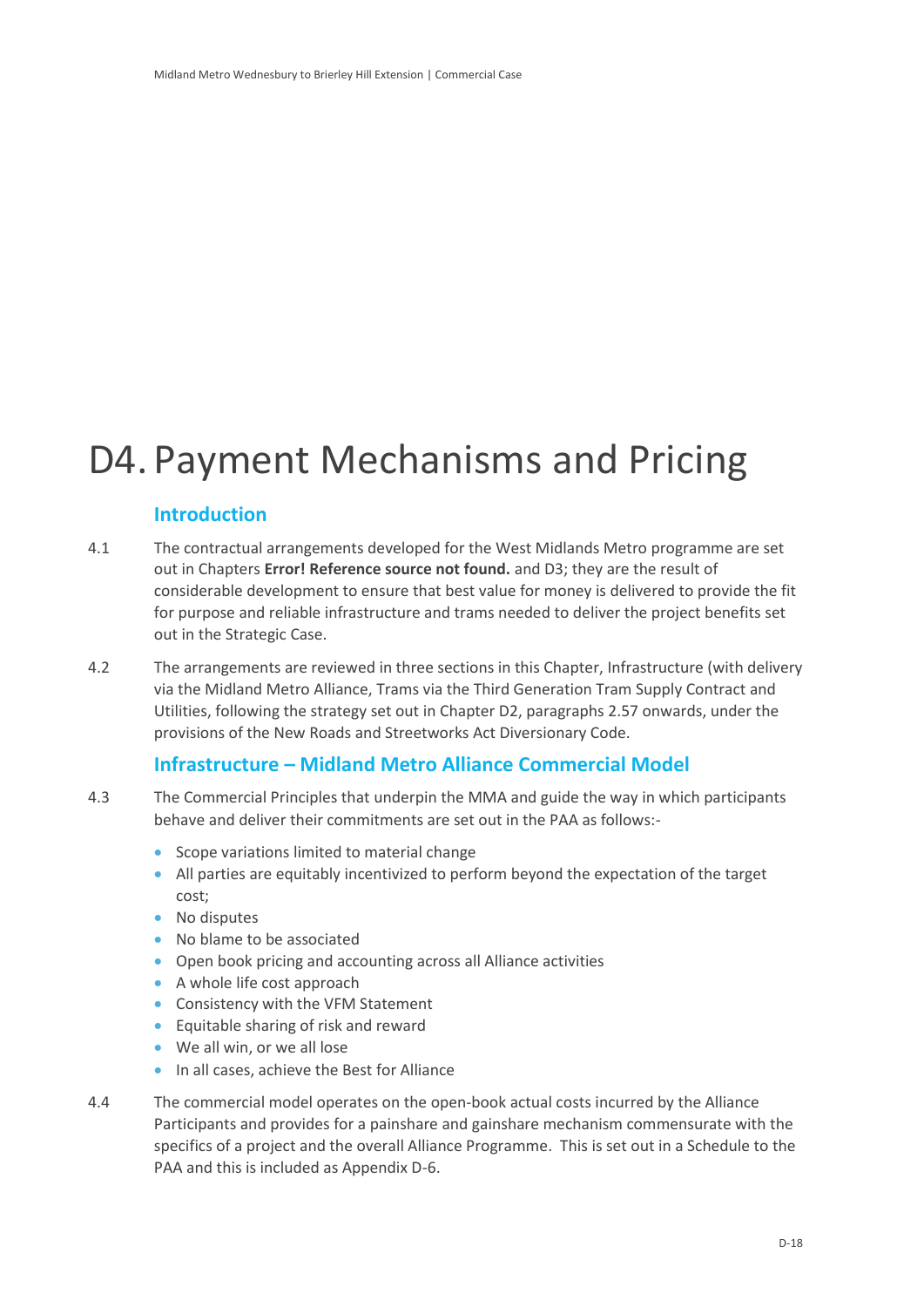- 4.5 This model was utilised on the successful Bilston Road Phase 2 Track Replacement works undertaken in Autumn 2017, which saw the Alliance partners deliver this construction project which involved breaking out 2.7km of road and existing track, building replacement drainage systems and a concrete base to support new rails. The replacement tram track was then laid and welded into place before the remaining concrete and road surface was installed and the traffic and tram signalling reinstated.
- 4.6 The works, which started in June 2017, finished ahead of schedule and under budget and the A41 Bilston Road was reopened to traffic in both directions to and from Wolverhampton on Saturday 2 December 2017. Similarly, tram passenger services also resumed earlier than scheduled on Friday 9 December 2017 when testing and commissioning completed two days early.

### <span id="page-22-0"></span>**Trams**

- 4.7 As stated in Chapter D2, it is proposed that WMCA will directly procure the Third Generation Tram fleet. As far as possible the specification will enable most suppliers to offer their standard products and will not require anything bespoke.
- 4.8 Experience from other projects across the world, and in the 2012 West Midlands procurement has shown the terms upon which suppliers expect to do business and as far as prudently possible WMCA will seek to reflect what has already been commercially accepted.
- 4.9 The supply agreement will include a contract payment regime based on key milestones with bonding as appropriate. WMCA will also require a post service performance level for the fleet based upon reliability and linked to a final payment milestone. WMCA will purchase extended warranties for key components from the manufacturer in order to reduce the risk of poor performance.
- 4.10 It is likely to be prudent to hedge the payments, should they be contractually required to be made in Euros. Hedging against exchange rate volatility was undertaken for the CAF Urbos 3 and Retrofit contracts signed in 2012 and 2015 and will be considered for the Third Generation Tram procurement close to the time of orders being placed, when the hedging costs and uncertainties around Brexit may be clearer.
- 4.11 Tram manufacturers payment regimes are well established in the market and are expected to follow a profile similar to that for the 2012 Centro procurement, as shown below:-

| Contract Signature                                            | 10% of the Purchase Price<br>attributable to all Trams |
|---------------------------------------------------------------|--------------------------------------------------------|
| Start of production of primary parts                          | 15% of the Purchase Price<br>attributable to all Trams |
| Completion of manufacture of underframe for the<br>first Tram | 15% of the Purchase Price<br>attributable to all Trams |
| Set-up of carbody on bogie for the first Tram                 | 20% of the Purchase Price<br>attributable to all Trams |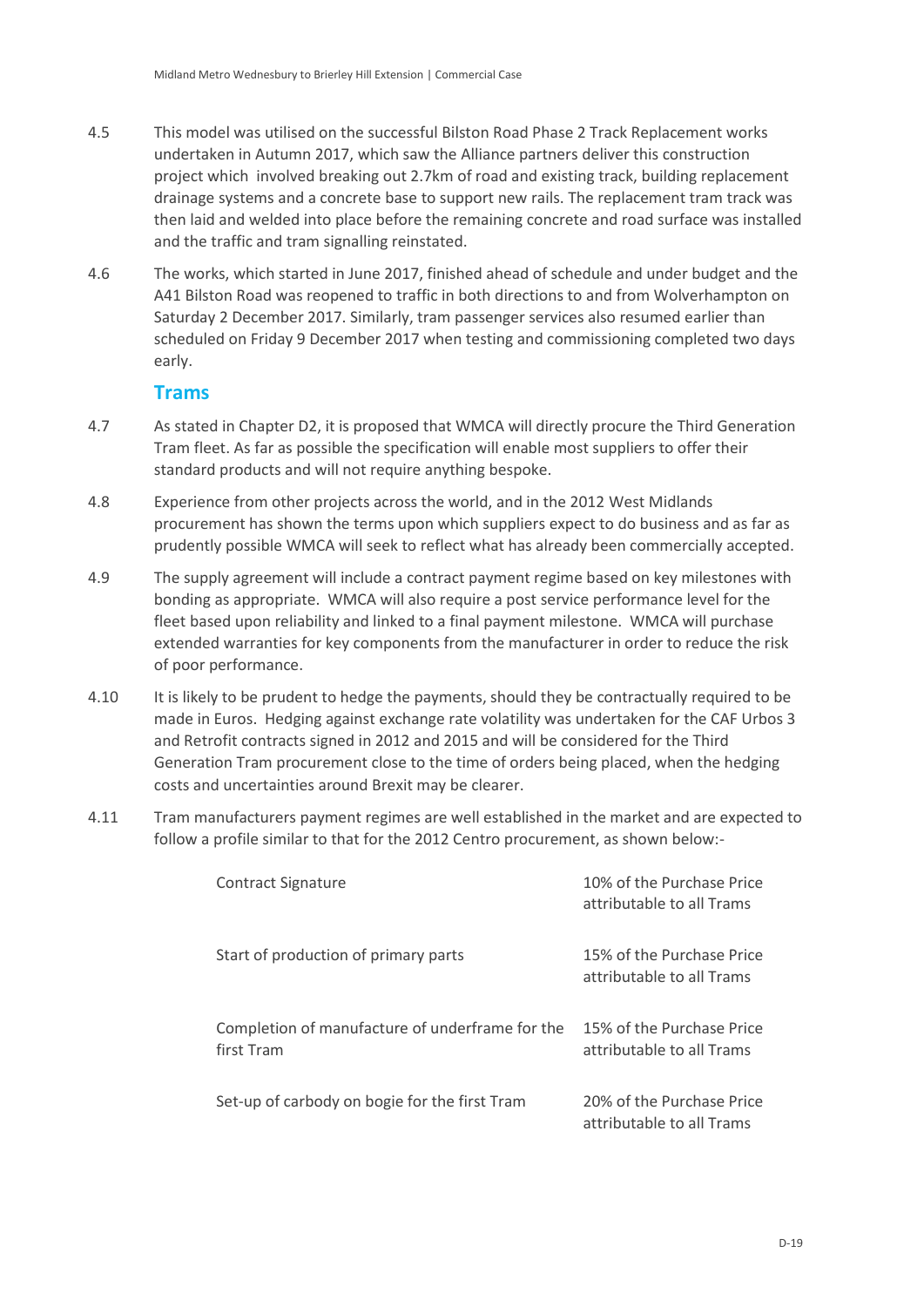| Delivery of a Tram to the Depot        | 25% of the Purchase Price<br>attributable to the relevant<br>Tram               |
|----------------------------------------|---------------------------------------------------------------------------------|
| Acceptance of a Tram                   | 10% of the Purchase Price<br>attributable to the relevant<br>Tram               |
| Delivery of Initial Spares and Tooling | 100% of the Purchase Price<br>attributable to the Initial<br>Spares and Tooling |
| <b>Final Fleet Milestone</b>           | 5% of the Purchase Price<br>attributable to all Trams                           |

### <span id="page-23-0"></span>**Utilities**

- 4.12 Work to divert utilities' apparatus is not carried out under a contract between the utility companies concerned and WMCA. Apparatus is placed and maintained under statutory powers granted to the undertaker, in accordance with the restrictions placed on them by the New Roads and Street Works Act 1991, the Traffic Management Act 2004 and, where apparatus is encountered off-highway, the Town and Country Planning Act 1990.
- 4.13 Costs of diversions are apportioned in accordance with the Street Works (Sharing of Costs of Works) (England) Regulations 2000 and orders are placed and works are undertaken in accordance with the long-established Diversionary Works Code (Measures necessary where Apparatus is affected by Major Works (Diversionary Works) 1992). The Code regulates the way in which diversionary works are undertaken, providing greater clarity on costs as the process progresses from the early design stages to final account. The stages are as follows:-
	- Scheme Identification and Preliminary Inquiries (C2)
	- Budget Estimates (C3)
	- Detailed Estimates (C4)
	- Scheme Commencement (C5)
	- Issue of Main Orders (C6)
	- Construction (C7)
	- Claims (C8)
	- Invoicing and Payment (C9)
- 4.14 WMCA has well established relationships and procedures for the planning, management and cost control/recovery of the diversionary works with the local utility undertakers.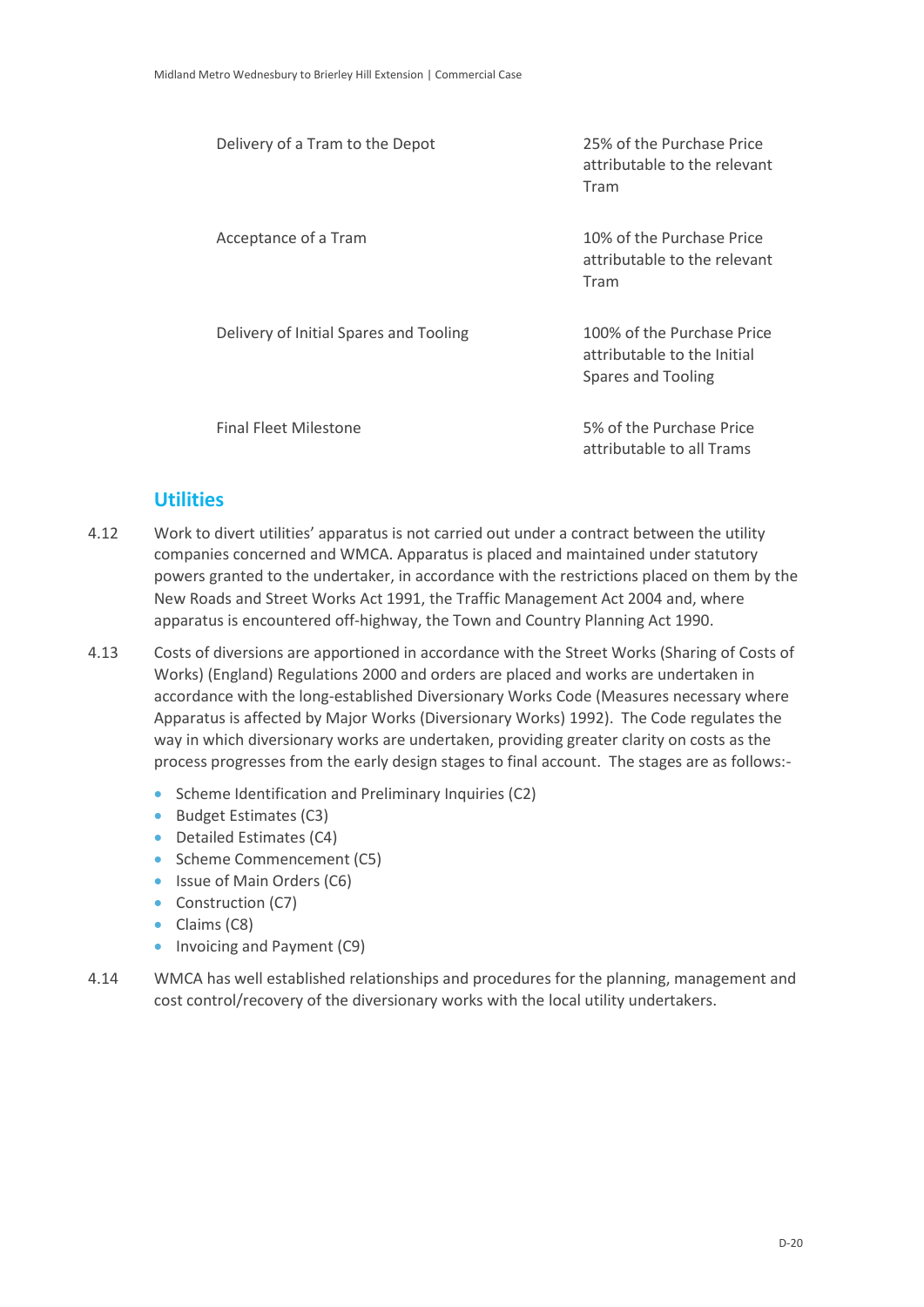# <span id="page-24-0"></span>D5. Risk Allocation and Transfer

### <span id="page-24-1"></span>**Risk**

5.1 The Risk Management Strategy (see Management Case and Appendix E-1) sets out the process for the detailed risk management processes that the Midland Metro Alliance uses to generate and value the project risks. These risks are collectively managed within the contractual mechanisms of the Midland Metro Alliance set out in Chapters **Error! Reference source not found.** and [D3](#page-16-0) of this Commercial Case via appropriate mitigation plans. WMCA's aim is to receive the best value for money in managing risk within the Alliance model for the Metro infrastructure works.

#### <span id="page-24-2"></span>**Implementation Timescales**

- 5.2 A detailed bottom up approach to programming has been adopted in order to avoid over optimistic programming.
- 5.3 Actual delivery durations for the several light rail projects that have been procured in the UK were reviewed to provide a benchmark for the programme. The high-level milestones are detailed in Chapter E4 of the Management Case and these are consistent with the benchmarking exercise.
- 5.4 The WBHE schedule is presented in overview below in figure 5.1.



#### **Figure 5.1: WBHE Schedule Overview**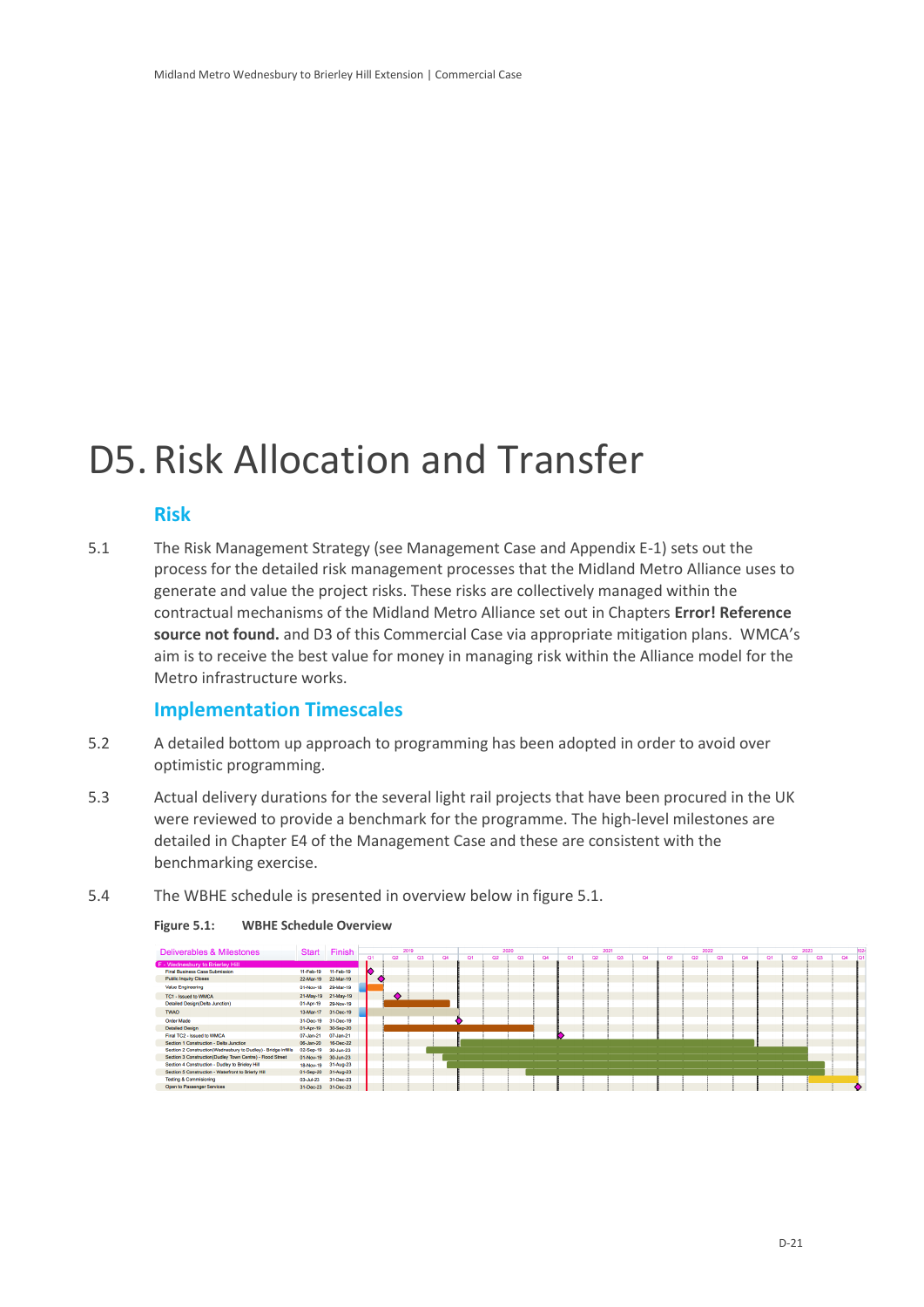# <span id="page-25-0"></span>D6.Human Resources Issues/Contract Management

# <span id="page-25-1"></span>**Midland Metro Operation Prior to 2018**

- 6.1 Midland Metro Line 1 was procured as a concession on a turnkey Design, Build, Maintain and Operate basis. The contract reflected a Private Finance Initiative format, though the majority of the finance was provided by Centro. Maintenance and Operational costs were borne by the concessionaire who also retained all fares and advertising revenues.
- 6.2 The 23-year Concession was awarded to Altram LRT Ltd in August 1995 and the system opened to the public in May 1999. Altram subcontracted the Design & Build and Operate & Maintain elements to a Laing/Ansaldo Joint Venture and West Midlands Travel Ltd (Trading as Travel Midland Metro) respectively. In 2005 West Midlands Travel Ltd acquired 100% control of Altram. West Midlands Travel Ltd is part of the National Express group, the operating arm being branded as National Express Midland Metro (NXMM).
- 6.3 On 17 March 2017 the WMCA Board approved that the operation of Midland Metro would be brought back in house and this took place on 24 June 2018. Under TUPE legislation, this ensured that the highly-experienced NXMM team was retained with a clear focus on delivering this project under the direct control of WMCA. The NXMM team has been closely involved in the designs for the Wednesbury to Brierley Hill project.

# <span id="page-25-2"></span>**Current Midland Metro Operation**

6.4 Under the brand name West Midlands Metro, the region's expanding tram network is now operated by Midland Metro Limited (MML). MML is a new company which, although 100% owned by the West Midlands Combined Authority, functions as a standalone business. It was awarded a 15-year operations and maintenance contract for the Metro system by the WMCA starting on 24 June 2018. The company structure is included at Appendix D-7.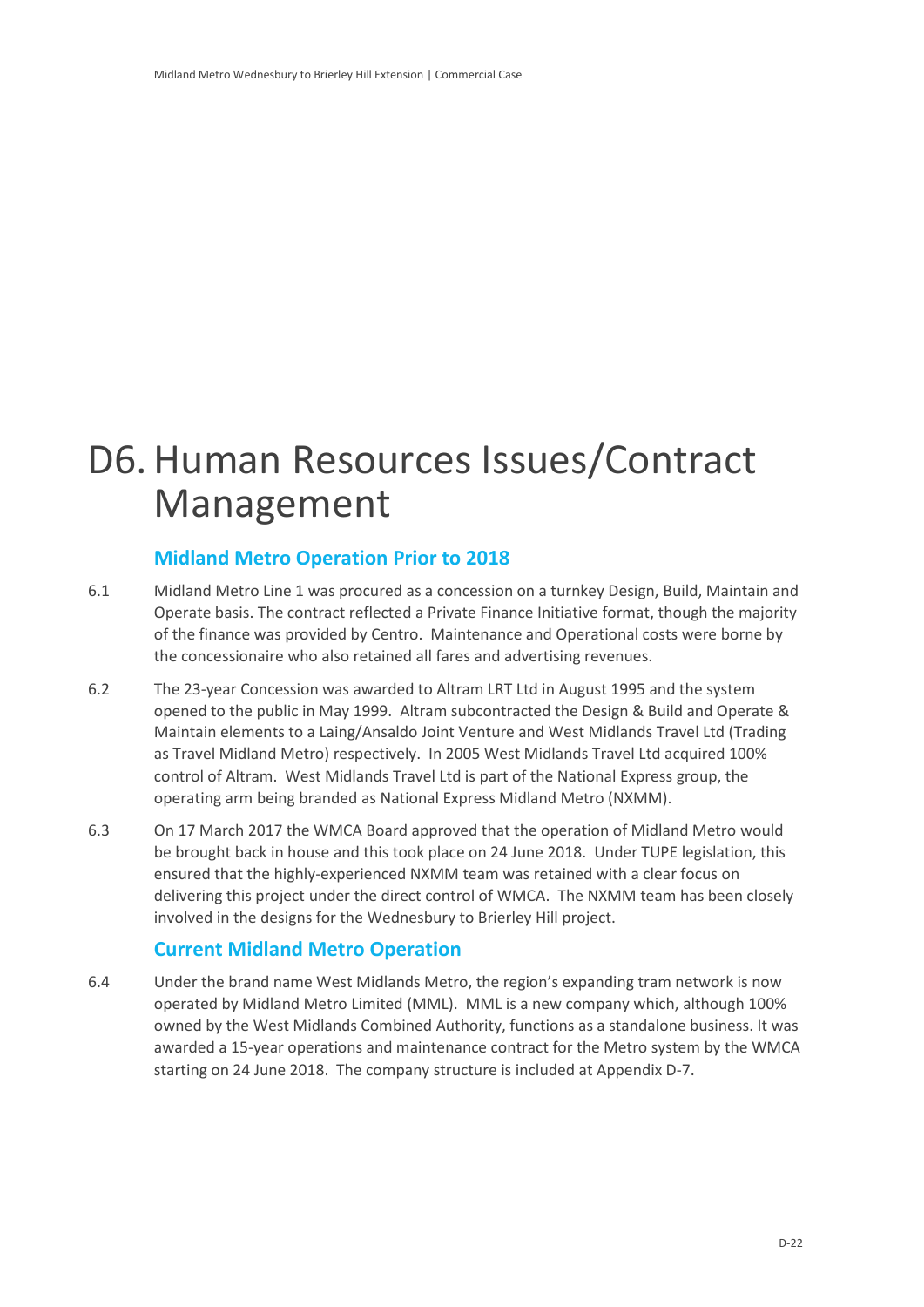6.5 The senior management team at MML have extensive experience in the management of tramway businesses in both public and private sector:-

> **Phil Hewitt** - Metro Programme Director and Chairman of MML was TfL's Director of London Trams. Phil acted as the TfL Client representative in managing the PFI Concession between 1997 and 2008 at which point he led the team that took over the PFI Concessionaire (Tramtrack Croydon Limited) and operated Croydon Tramlink as a wholly owned subsidiary of TfL. In 2012 Phil joined Tramlink Nottingham Ltd, a privately owned (Meridiam, Infravia, Alstom, Vinci, Keolis &, Wellglade) special purpose vehicle responsible for the design, construction, operation maintenance and financing of NET Phase 2, initially as CEO and latterly as Executive Chairman. Phil took on the post of WMCA's Metro Programme Director in January 2016 and is WMCA's lead on the Midland Metro Alliance.

**Nafees Arif** - has been appointed as MML Company secretary. Prior to joining WMCA as the Midland Metro Alliance Finance and Commercial Director Nafees was CFO on the NET Phase 2 project as well as CFO on a number of other PFI's on behalf of Fulcrum Asset Management Ltd (a subsidiary of Meridiam, a worldwide infrastructure investor managing some €5bn of infrastructure funds)

**Carl Williams** - Carl was appointed as Operations Director for Midland Metro in 2017 and now leads the MML management team following the transfer of services from Altram LRT Ltd. Carl has 25 years private sector leadership experience having been General Manager at Sheffield Supertram (Stagecoach) and Manchester Metrolink (Stagecoach / RATP Dev). Carl has also been employed in senior roles at Transdev (Edinburgh) and Keolis (Nottingham, Gold Coast, and Canberra, Canada)

- 6.6 The remainder of the senior management team in MML transferred in from National Express West Midlands Travel and continued in their previous roles. Key roles that were subject to TUPE transfer include
	- Operations Manager
	- **•** Fleet Manager
	- **•** Infrastructure Manager
	- **•** Training Manager
	- Safety & Standards Manager
	- Customer Services Manager
- 6.7 MML marketing support has been secured in the short term from the team that has successfully grown the Edinburgh trams market and that led the marketing of Nottingham Express Transit between 2013 and 2016. A permanent commercial marketing manager is to be recruited into MML following the transfer of operational services.

#### **Fares and Ticketing**

- 6.8 The Transport for West Midlands (TfWM) Mobilisation team procured independent fares and ticketing modelling and pricing support in order to develop a new revenue forecast for MML. The ticketing / revenue model was subsequently reviewed by TfWM's Head of Ticketing and adjusted to reflect comments received and additional information that TfWM and Altram were able to provide.
- 6.9 The key features of the recommended fares strategy for the first year of MML operations are: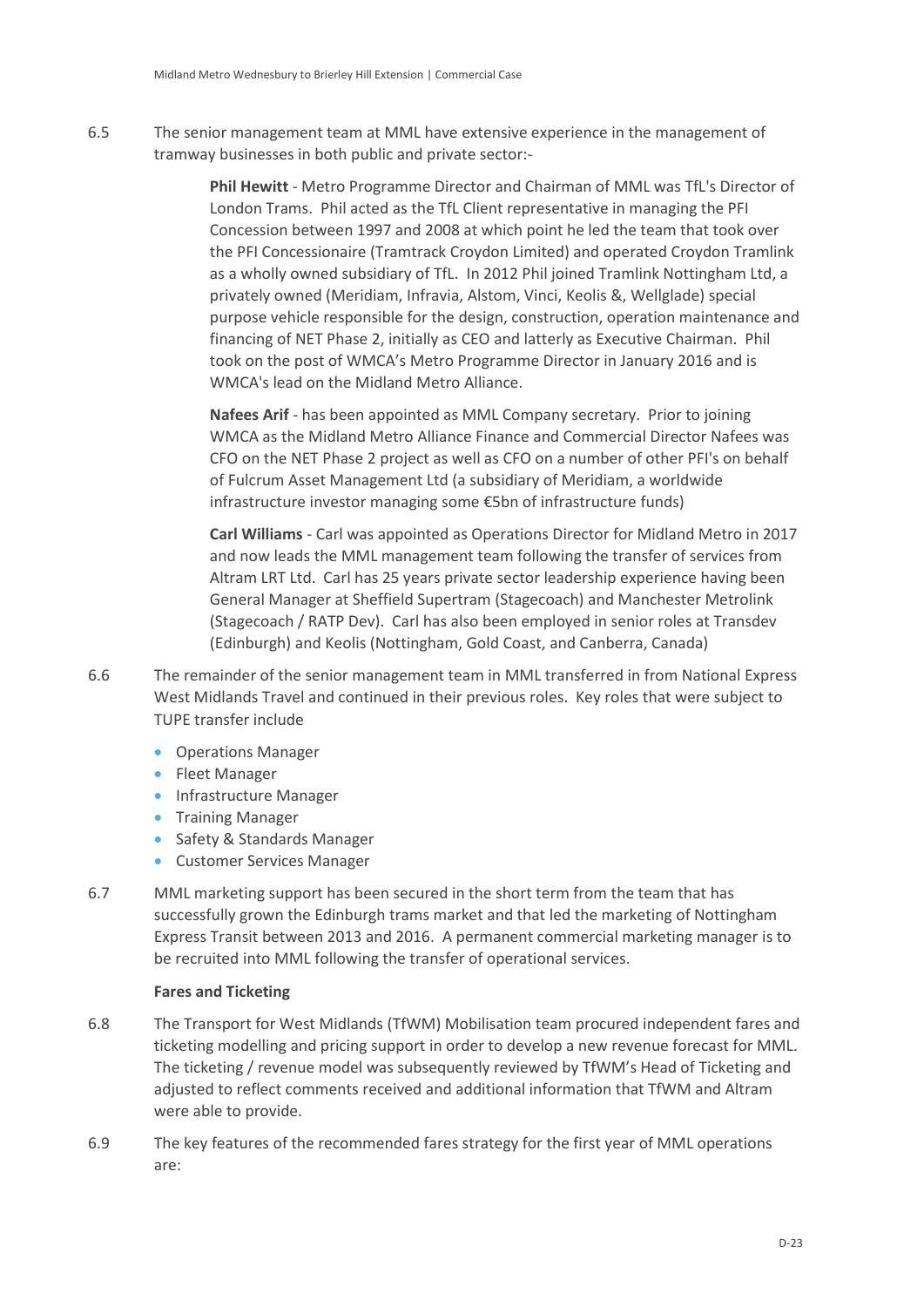- Tickets and Fares are generally be in line with those previously charged by Altram LRT Ltd
- MML has become a member of the Multi-Modal "n ticketing" schemes operated by **WMCA**
- MML accepts West Midlands Concessionary passes on the same terms as currently accepted by Altram LRT Ltd
- MML will, subject to negotiation of an acceptable financial reimbursement mechanism offer through tickets with National Express West Midlands Travel services. Such through ticketing arrangements will be available to other operators on the same terms.
- 6.10 The following table presents an overview of the principal fares that are offered by MML; these fares have been used as a basis for the economic modelling and revenue cost forecasts in the Economic Case.

|                    |                                | <b>Adult</b>          | <b>Child</b>         |                       |
|--------------------|--------------------------------|-----------------------|----------------------|-----------------------|
| <b>Product</b>     | <b>Current</b><br><b>Price</b> | <b>Proposed Price</b> | <b>Current Price</b> | <b>Proposed Price</b> |
| Short hop          | £1.00                          | £1.00                 | £0.50                | £0.50                 |
| Single tier 1      | £2.70                          | £2.50                 | £1.35                | £1.30                 |
| Single tier 2      | £3.30                          | £3.20                 | £1.65                | £1.60                 |
| Single tier 3      | £4.20                          | £4.00                 | £2.10                | £2.00                 |
| OP return tier 1   | £3.20                          | £3.00                 | £1.60                | £1.50                 |
| OP return tier 2   | £4.70                          | £3.80                 | £2.35                | £1.90                 |
| OP return tier 3   | n/a                            | n/a                   | £2.60                | £2.60                 |
| Peak return tier 1 | £3.40                          | £3.20                 | £1.70                | £1.60                 |
| Peak return tier 2 | £5.50                          | £5.00                 | £2.75                | £2.50                 |
| Peak return tier 3 | n/a                            | n/a                   | £3.35                | £3.30                 |
| MM peak day        | £6.70 $*$                      | £5.50                 | £4.40 $*$            | £4.00                 |
| MM off-peak day    | £5.20 $*$                      | £4.00                 | £3.60*               | £3.00                 |

Note: \* marked fares are currently bundled products and not Midland Metro only